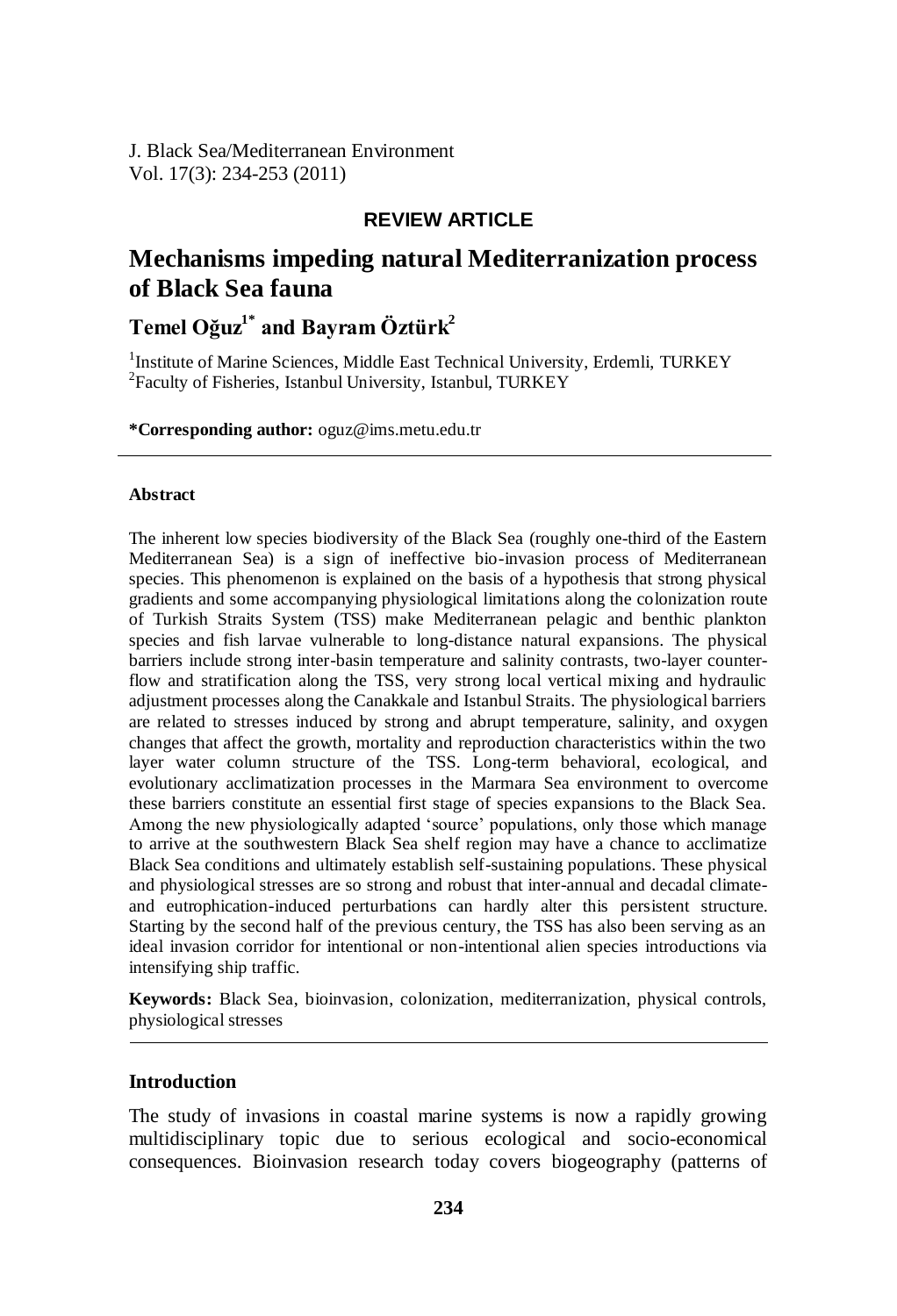invasions, alien species inventories, vectors, invasive corridors), ecophysiology (salinity/oxygen tolerance, life strategies, reproduction mode), functional ecology (benthic-pelagic interaction, trophodynamics of invaded ecosystems, habitat changes), molecular genetics (origin of invasive species and pathways, hybridisation process, implications for micro- and macro-evolutions), ecological economics (estimation of costs related to bioinvasions), and technical aspects (ship ballast water treatment options, invasion risk assessment schemes). In the present work we use the term of invasive species for all types of species introduction, although it is often used to refer to those of ecologically and/or economically harmful.

Introduction of nonindigenous species and the likelihood of self-sustained, established populations in new environments depend greatly on the delivery pattern of organisms (propagules) through natural colonization routes or human activities (Rahel 2002). Invasions and species biogeographic expansions have always been a part of nature. They have been either facilitated or impeded by environmental conditions and human-mediated activities. For example, one of the consequences of 1-2°C increase in annual-mean sea surface temperature of the Northern Hemisphere due to the anthropogenic climate warming over the last several decades was to promote northward migration of warm water species and domination of thermophilic alien species at higher latitudes as reported for the North Atlantic Ocean (Beaugrand *et al*. 2002; Parmesan and Yohe 2003), the North Sea (Nehring 1996; Perry *et al*. 2005). Climate-driven northward range expansion of marine species can even be observed at a top predator level as recently reported for the critically endangered Balearic shearwater *Puffinus mauretanicus* in northeast Atlantic (Wynn *et al*. 2007). Some new warm-water species of tropical origin were also registered recently in the Mediterranean Sea (Bianchi 2007; Gambaiani *et al*. 2009). Other means of biogeographic species expansion that is becoming very important especially for stressed ecosystems but beyond the scope of the present study include human-induced intentional or unintentional introductions via ship ballast waters, aquaculture, the opening of navigation channels (Ruiz *et al*. 1997; Occhipinti-Ambrogi 2007).

The eastern Mediterranean - Black Seas system (Figure 1a) is perhaps the largest nearly-isolated basin of Large Marine Ecosystems of the world with considerable differences in their oceanographic characteristics, plankton and fish faunas. The Turkish Straits System (TSS) formed by the Istanbul Strait (Bosphorus), the Marmara Sea and the Çanakkale Strait serves as a corridor for two-way translocation of species from their native habitats in the Black and Mediterranean Seas (Oztürk and Oztürk 1996; Kovalev *et al*. 2001). Limited species exchange and lack of adaptation capability of Mediterranean species to the Black Sea even occur today under the recent favorable conditions of climatic warming, habitat niche vacancy and eutrophication-induced resource availability. Thereby, both the Black and Marmara Seas have been maintaining intrinsic low plankton and fish species biodiversity since the beginning of postglacial phase. Similar biogeographical peculiarities also apply to the Baltic Sea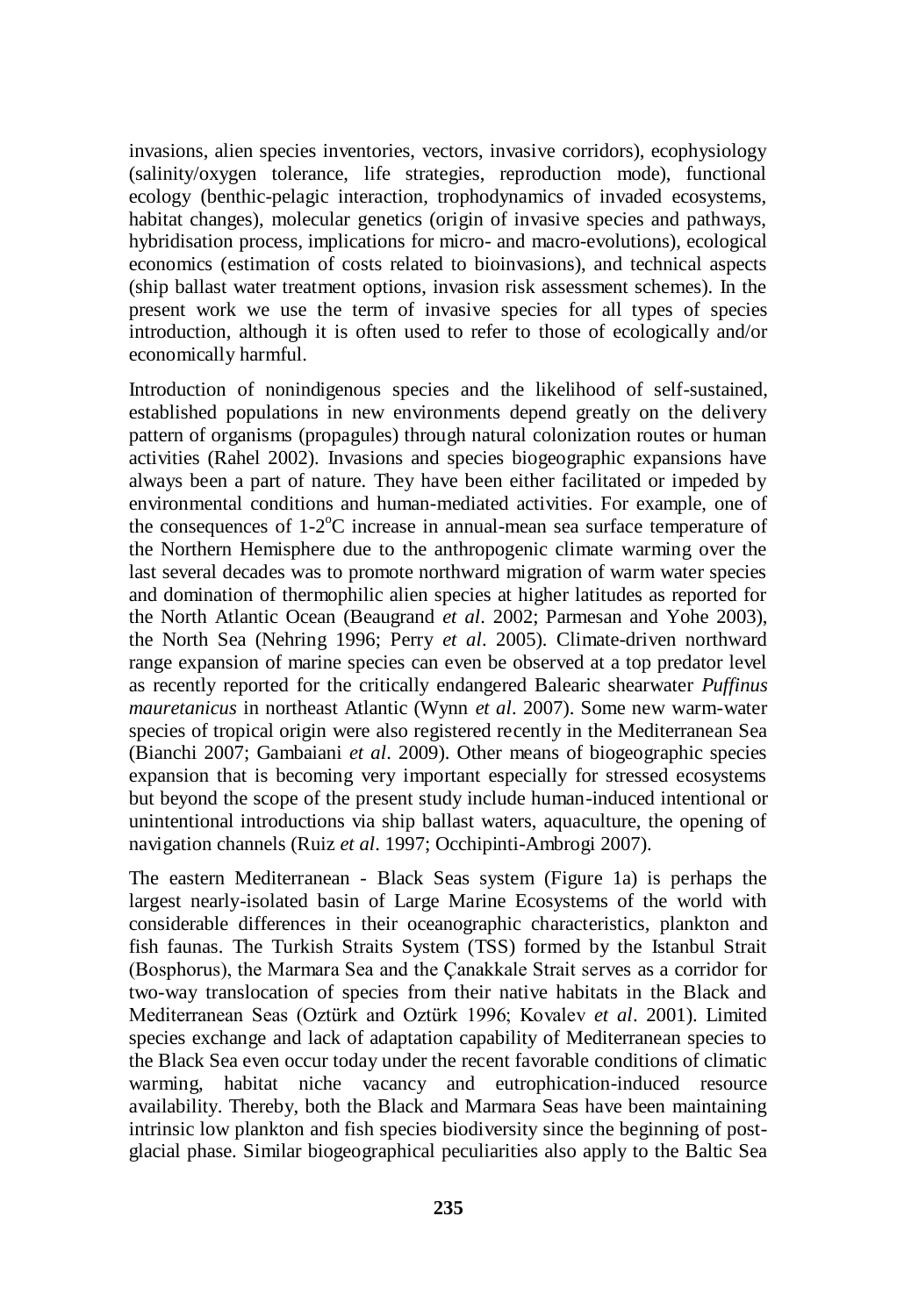because of its intrinsic biogeographical barriers for species expansions due to a similar evolution pattern in the last 10,000 years of postglacial phase (Leppakoski and Olenin 2001).

The present study attempts to explain why species transfer from the Aegean Sea to the Black Sea has not been high enough as among other sub-basins of the Mediterranean Sea. It asserts that peculiarities of the colonisation route from the Aegean Sea to the Black Sea have been continually imposing severe constraints on the migration and settlement of Mediterranean species into the Black Sea. This paper first provides background information on the biodiversity changes of the Mediterranean and Black Seas and then an understanding of how Mediterranean species perceive specific physical and physiological gradients on their way to the Black Sea. We then move on the specific examples of acclimatization in the Marmara and Black Seas, and touch briefly up on humaninduced invasions through the TSS invasion corridor. We finally discuss the major findings and possible future research directions.

## *Historical and present status of biodiversity in the Aegean, Marmara, and Black Seas*

The species richness of the Mediterranean proper declines eastward toward both the Levantine basin of the eastern Mediterranean and the Black Sea. For example, Table 1 compiled from recent observations demonstrates the decreasing trend of some benthic species number from the Aegean Sea to the Black Sea. A total of 828 non-indigenous marine species have been introduced into European coastal waters by natural and man-made changes during the  $20<sup>th</sup>$ century (Streftaris *et al*. 2005). While the Mediterranean basin was the primary recipient with 615 species, the Black Sea came second from the last with a total of 41 species after the Arctic basin (15 species). This number will be even less if those introduced accidentally are excluded from the list.

The analysis provided by Garibaldi and Caddy (1998) classified the Aegean, Marmara and Black Seas in the form of three different faunal provinces. The plankton community structure shifts from a warm-temperate and subtropical, hypersaline character in the Eastern Mediterranean and the southern Aegean to an arcto-boreal (relatively cold water) tendency in the northern Aegean transitional zone and a brackish-water tendency dominated by eurytherm and/or euryhaline species in the Black Sea (Siokou-Frangou *et al*. 2004). The Black Sea and the Mediterranean proper also show a clear distinction in terms of their fish stock sizes and species of importance, although several pelagic migratory fish species undergo seasonal exchanges between them. A rich variety of commercial fish species in the Black Sea, comparable to the Aegean Sea, is due to some endemic Pontian relics from the ancient fresh water lake period.

Historically, the Black Sea biodiversity may be put into two categories as before and after its connection to the Mediterranean Sea (Zaitsev and Mamaev 1997). In the early times of being a fresh water lake it has been inhabited by brackish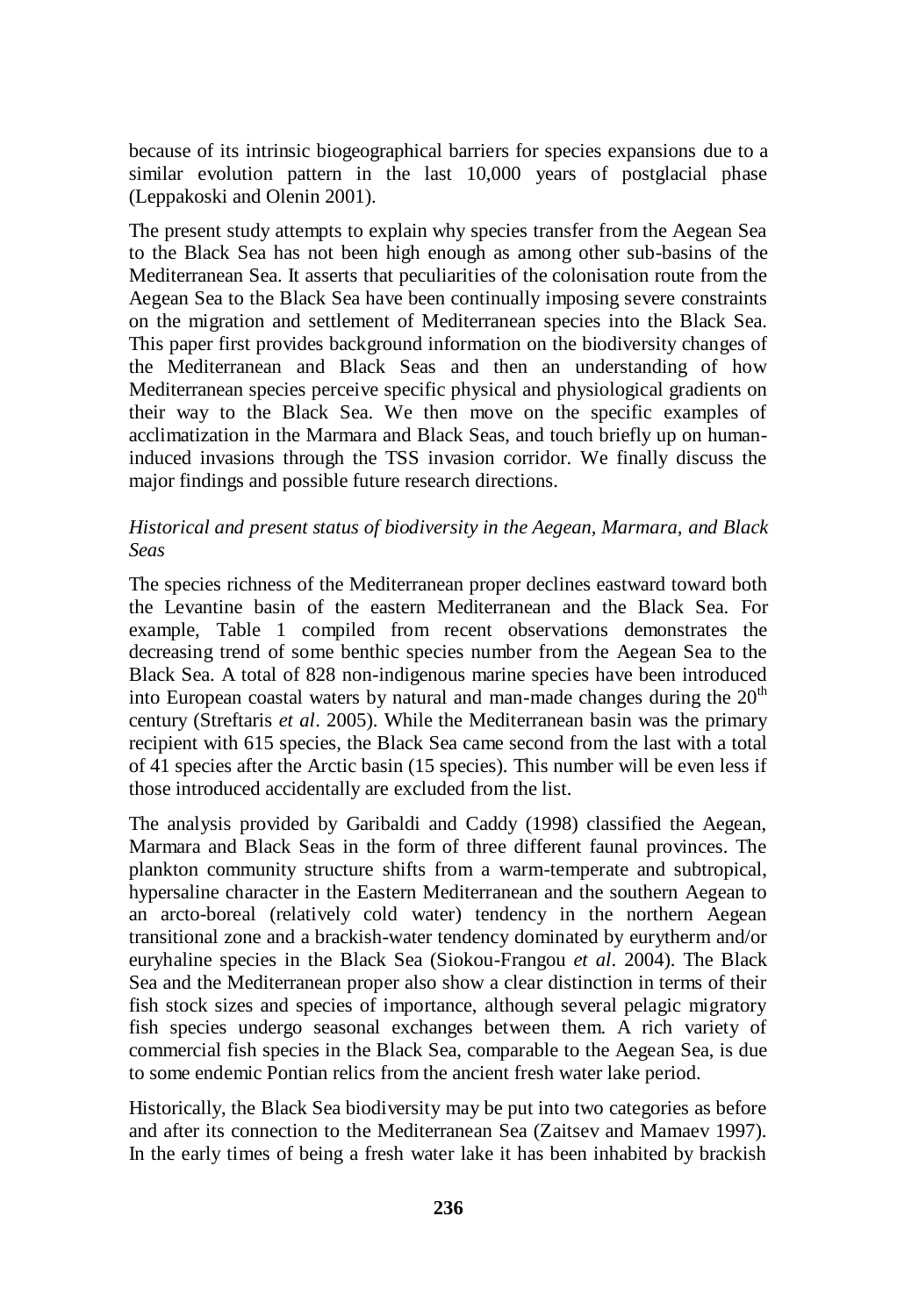water type plants and animals (called today as Pontian relics) as well as some cold-water species (arcto-boreal relics). Today they constituted not more than 20% of the total Black Sea fauna. The rest is formed by the Mediterranean species that have been settled and ultimately adapted to local environmental conditions after the connection of Mediterranean and the Black Seas. The number of the Mediterranean- originated thermophilic species is in fact not very high; the sum of major taxa (Spongia, Polychaeta, Mollusca, Bryozoa, Echinodermata, Pisces) amounts to 550 as compared to 1757 in the Mediterranean (Zaitsev and Mamaev 1997). This ratio is 808 to 2637 for benthic invertebrates. These numbers imply that only about one-third of the Mediterranean benthic and pelagic taxa were able to migrate and settle successfully into the Black Sea. Some zooplankton groups of stenohaline, warm-temperate and subtropical origin (e.g. doliolids, salps, pteropods, siphonophors, euphausiids) have been totally unable to adapt to low water temperature and/or low salinity conditions and/or due to the lack of suitable habitats. Mesopelagic and 132 deep sea species are absent as well due to oxygen depletion below ~100 m depth.

| <b>Number of Species</b> |              |                |                    |                     |                                                                |
|--------------------------|--------------|----------------|--------------------|---------------------|----------------------------------------------------------------|
| <b>Benthic</b><br>Taxa   | Agean<br>Sea | Marmara<br>Sea | Istanbul<br>Strait | <b>Black</b><br>Sea | Data Sources                                                   |
| <b>Crustacea/Decap</b>   | 205          | 118            |                    | 33                  | Özcan et al.<br>(2010)                                         |
| Polychaeta               | 592          | 203            | 152                | 192                 | Arvantidis(2000)<br>$C$ mar $(2010)$<br>Zaitsey (2008)         |
| <b>Echinodermata</b>     | 71           | 51             | 19                 | 14                  | Özgür and Öztürk<br>(2010)                                     |
| <b>Pisces</b>            | 389          | 253            | 118                | 192                 | Turan <i>et al</i> $(2010)$<br>Keskin and<br>Eryilmaz $(2010)$ |

Table 1. The number of species of some benthic taxa estimated on the basis of recent measurements within the Aegean, Marmara and Black Seas and the Istanbul Strait

~75% of the Marmara Sea zooplankton community structure is formed by the Black Sea species aggregated mainly in the lower salinity surface layer waters (Unal *et al*. 2000; Tarkan *et al*. 2005; Svetlichny *et al*. 2006; Isinibilir *et al*. 2008). This reflects a steady transport planktonic organisms to the Marmara Sea, extending even to the northern Aegean Sea, due to the permanent surface layer flow from the Black Sea to the Sea of Marmara (Tarkan 2000; Kovalev *et al*. 2001). Mediterranean species forming the remaining 25% are located within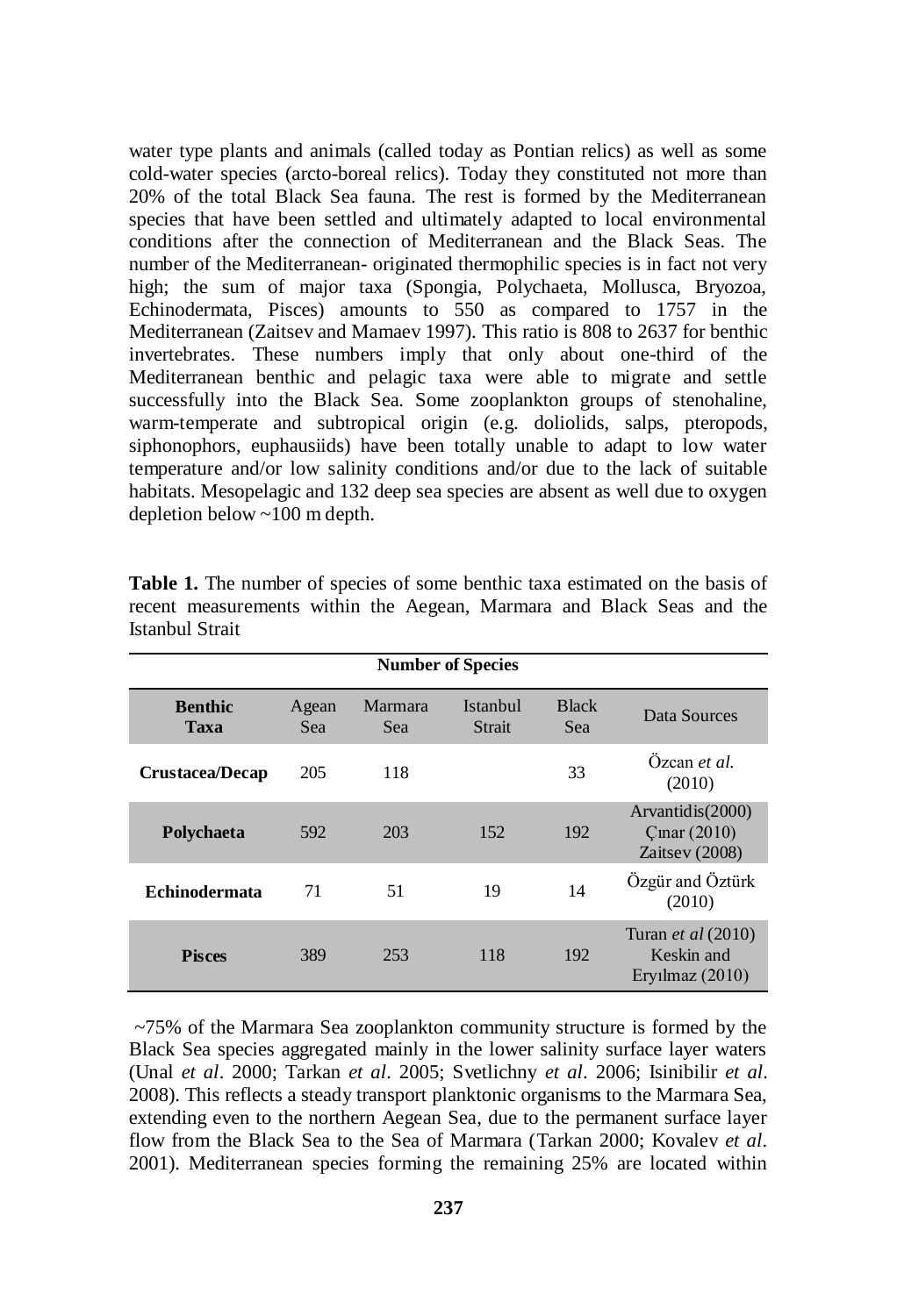salty waters below the interface (Svetlichny *et al*. 2006). Thus, in terms of plankton community structure and species diversity, the Marmara Sea is not much different from the Black Sea except the confinement of Mediterranean species in a separate layer below the brackish surface layer. Such a salty Mediterranean layer does not however exist in the Black Sea.

#### *An overview of TSS flow and stratification characteristics*

The flow dynamics of TSS, explored by systematic observations carried out during the last three decades, have been documented by Unluata *et al*. (1989), Oguz and Sur (1989), Oguz *et al*. (1990), Oguz and Rozman (1991), Latif *et al*. (1991), Besiktepe *et al*. (1994), Di Iorio and Yuce (1999), Ozsoy *et al*. (2001), Gregg and Ozsoy (2002) and others cited in these publications. The description of physical characteristics given below constitutes a synthesis deduced from these studies. The main geometrical and morphological features relevant to this study are shown in Figure 1a-c. The schematic of its main flow and stratification features is depicted in Figure 2.

TSS constitutes a two-layer stratified system between a highly stratified Black Sea and a weakly stratified Aegean Sea. The location of its pycnocline varies from 50 m below the sea surface near the Black Sea end to 20-25 m within the Marmara Sea and 10 m near the Aegean end. The interfacial density changes, mainly accounted by the salinity differences, are very strong and occur typically on the order of  $7.0$ -13.0 kg m<sup>3</sup>. We recall that this difference is typically an order of magnitude larger than the Mediterranean Sea. The degree of stratification changes seasonally depending on the local as well as remote conditions in the adjacent basins.

Upper layer water mass enters the Istanbul Strait from the Black Sea with salinity  $S \sim 18.0$ -18.5 psu. It becomes subject to intense mixing at the constriction and southern sill regions and joins into the Marmara Sea with S~20.0-21.0 psu. Relatively uniform conditions prevail in the upper layer flow along the Sea of Marmara and the upper half of Canakkale Strait where it is characterized by the salinity range 22–26 psu and the temperature range varying from 5-6  $^{\circ}$ C in winter to 25-27  $\rm{^{\circ}C}$  in summer. In the Marmara Sea, the upper 20 m layer is followed by an approximately 10 m transition zone with sharp temperature and salinity variations immediately above the Mediterranean water mass. The relatively narrow zone between the radiatively-heated surface layer and the interface is characterized by a relatively cold layer (10-12  $^{\circ}$ C) below as a remnant of the cold winter layer. The upper layer flow experiences intense vertical mixing at the elbow-shape Cape Nara section of the Canakkale Strait (Figure 1b) and joins the Aegean Sea as a thin layer of less than 10 m with S~25.0-28.0 psu while its temperature varies with seasons.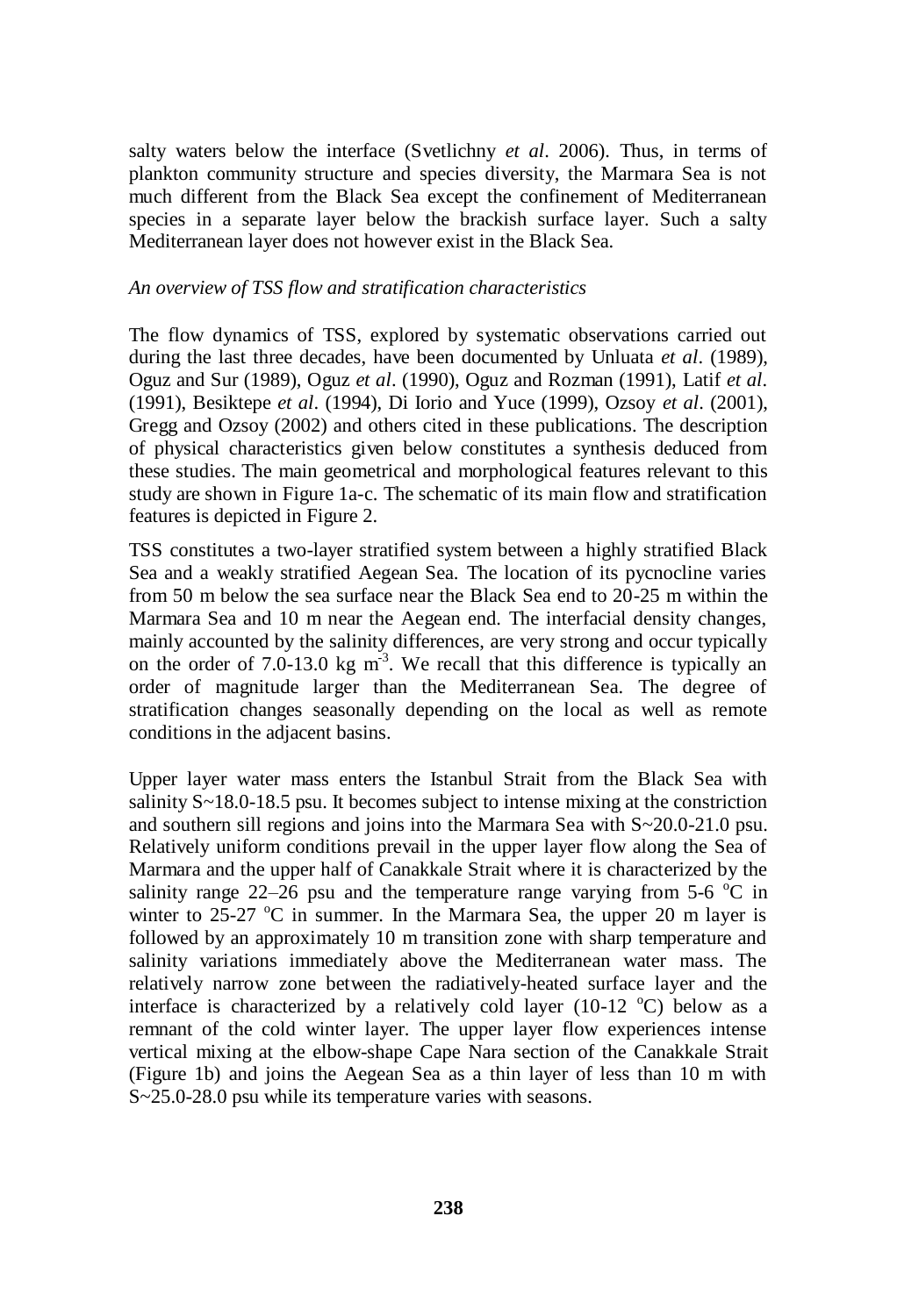

**Figure 1.** (a) Location map of the Eastern Mediterranean Sea, the Aegean Sea, the Turkish Straits and the Black Sea system, (b) main morphological features of the Canakkale Strait and its junction regions to the Aegean and Marmara Seas and the location of Cape Nara section, (c) main morphological features of the Istanbul Strait, the pre-Bosphorus channel and the Black Sea southwestern shelf region and the crosses with letters SS, CS and NS denoting the locations of the southern sill, the constriction section and the northern sill, respectively.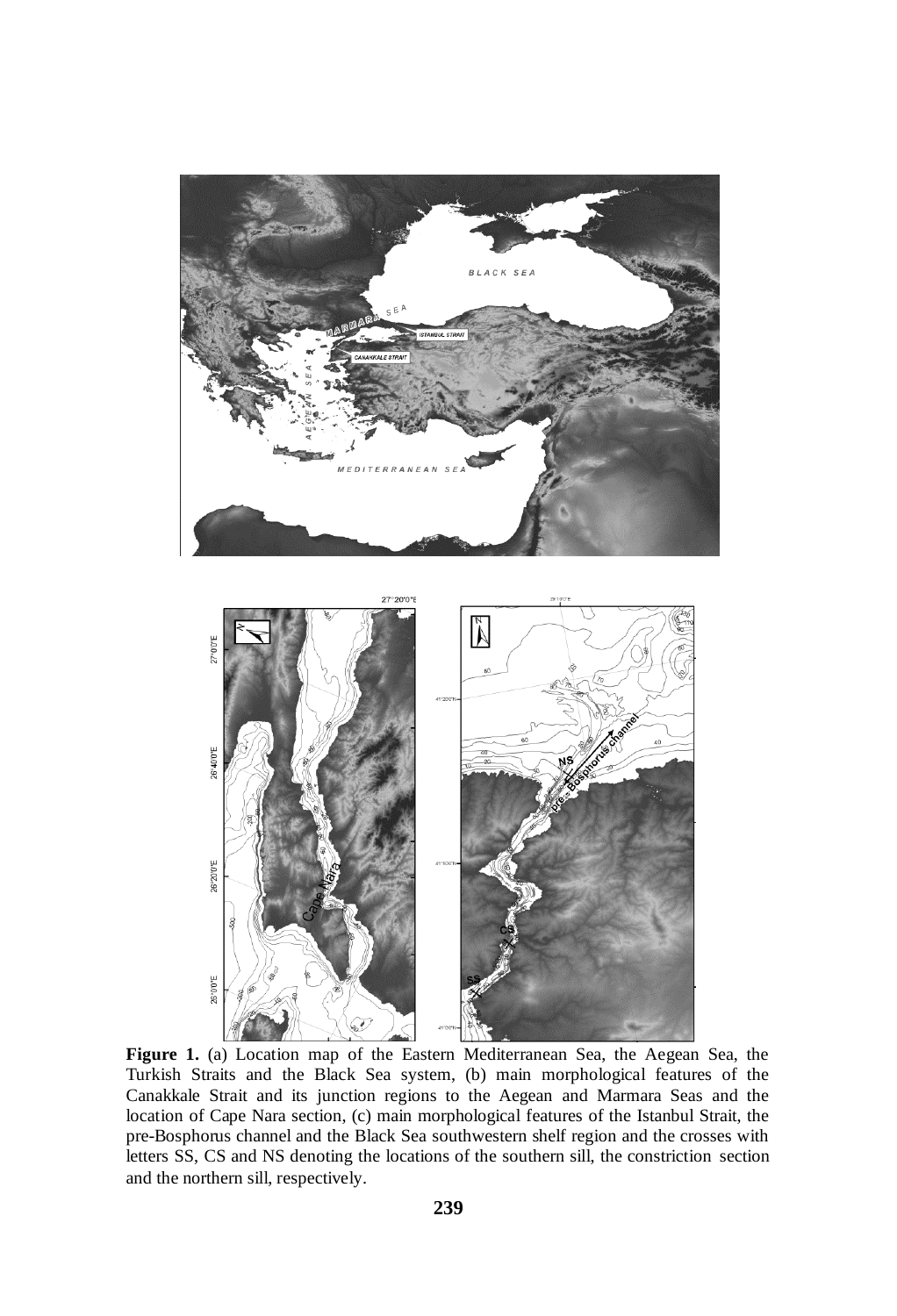Ecological role of the Turkish Strait System (TSS) under physical condition



**Figure 2.** Schematic of the two-layer physical structure of the Turkish Strait System (upper figure) and of the pre-Bosphorus region representing the junction of the Istanbul Strait to the Black Sea (lower figure). The figure also depict important invasion processes as well as typical salinity, and temperature profiles as well as the position of the interface between the flow layers along the TSS.

The relatively dense Mediterranean underflow enters into the Canakkale Strait below the depths of 10-15 m with  $S \sim 38.9 - 39.0$  psu and temperature T $\sim 16 - 17$  °C. It first undergoes gradual changes along the strait and its transition to the western Marmara basin. It then sinks into the deep basin as a dense water plume with S~38.5- 38.7 psu and  $T \sim 15.0{\text -}16$  °C up to the density levels where they reside, whereas a part of it continues to flow within a narrow oxygenated zone immediately below the density interface. The sinking plume subsequently takes part in the renewal of the sub-halocline waters of the Marmara Sea by spreading isopycnically in the form of intrusive layers. The underflow spends about 6–7 years in the deeper layers of the Marmara basin (Besiktepe *et al*. 1994).

Upon reaching the Bosphorus-Marmara junction region, the lower layer water characterized with  $T \sim 14.0$ -15.0 °C and  $S \sim 36-38$  psu enters the Istanbul Strait through the submarine canyon. Thereafter, interaction of the underflow first with local topography at the southern sill and subsequently the constriction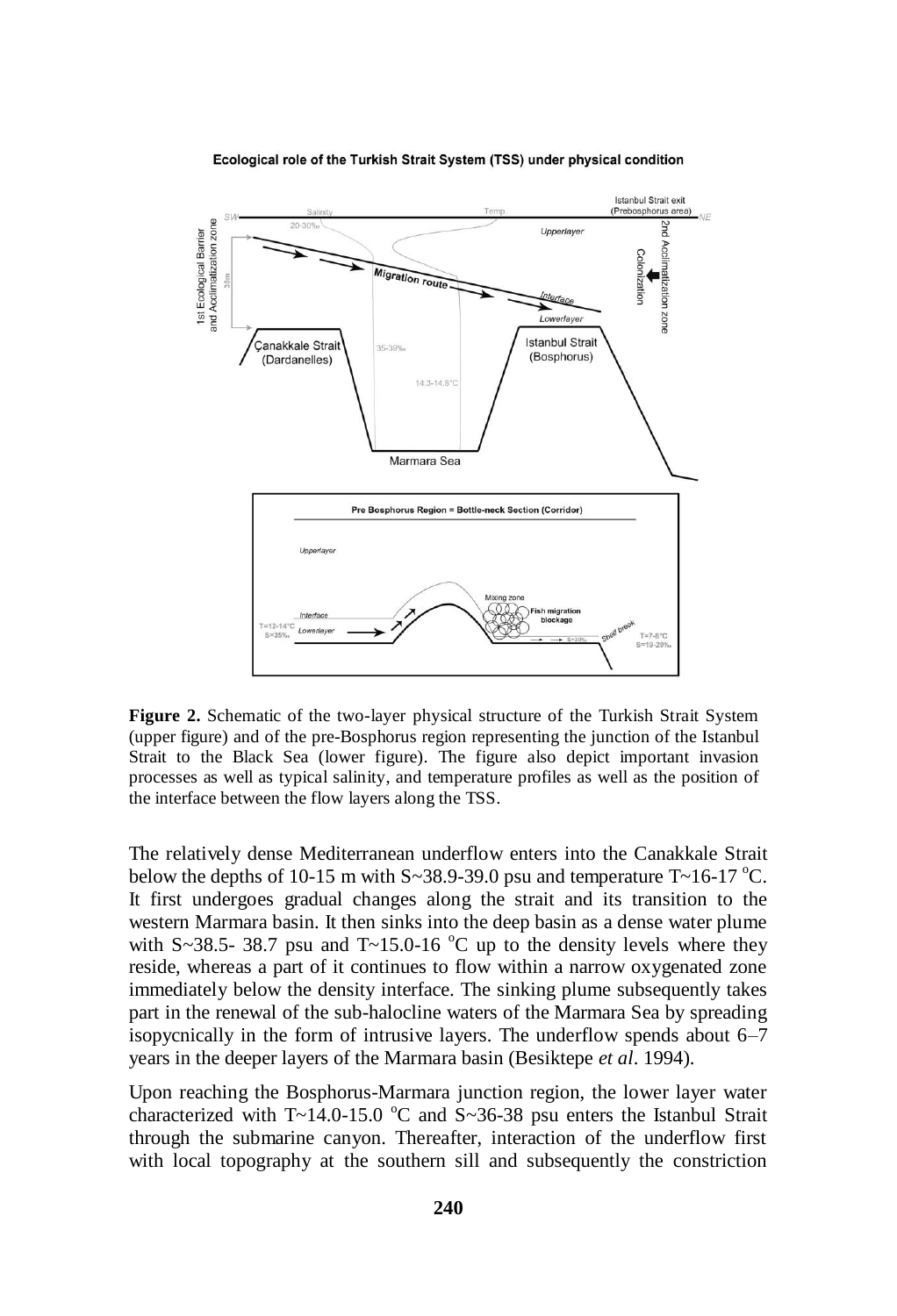region ~5 km downstream of the sill (Figure 1c) introduce further mixing and dilution. The underflow then arrives at the northern exit typically with  $T \sim 12.5$ -14.5  $\degree$ C and S~35-37 psu. More importantly its thickness of about 40 m at the Aegean end of the system reduces to 5-10 m at most. Afterwards, strong entrainment process of the underflow into the upper layer introduces further dilution of the underflow on the downstream side of the northern sill, along the pre-Bosphorus channel, up to the shelf break zone of the Bosphorus-Black Sea junction region (Fig. 1c). When it arrives at the shelf break of the southwestern Black Sea, the underflow is identified as a thin plume with a thickness of less than 1 m and almost indistinguishable from ambient water of the region at same depths in terms of its temperature and salinity characteristics (Latif *et al*. 1991). This narrow shelf zone adjacent to the Istanbul Strait serves as a gate for eventual spreading of Mediterranean species over the entire Black Sea (Turan et al, 2009).

#### *Biogeographic barriers along invasion route of Mediterranean species*

**Physical barriers:** The Mediterranean planktonic species and fish larvae encounter their first barrier in the Nara Passage zone of the Çanakkale Strait. Strong vertical mixing may transfer a part of population close to the interfacial zone of the lower layer into the upper layer (Figure 2). This upward movement causes them to experience the strong counter flow structure and transport in the Aegean Sea direction until they are able to move back into the underflow again. The remaining species populations within the lower layer are subject to a second barrier within the junction region to the Sea of Marmara where the major part of the Mediterranean underflow sinks into intermediate and deep layers of the suboxic-anoxic western Marmara basin (Figure 2). Species present within these sinking plumes can not survive any more. Only those which are able to confine within the narrow sub-halocline layer immediately below the interface containing sufficient oxygen are able to survive and maintain their daily dietary characteristics up on their passage of the Sea of Marmara.

Mediterranean species which manage to enter into the Bosphorus exercise four simultaneous shocks as in the case of Canakkale Strait. The first one is induced by the southern sill, the second one by the constriction region, the third one by the northern sill at the Black Sea exit, and the fourth one along the pre-Bosphorus channel (Figure 2). These shocks cause further reduction in Mediterranean species populations on their way to the Black Sea.

Under very strong winter northeasterly wind episodes, excessively large upper layer flow can temporarily fill all depths of the Istanbul Strait with cold waters of about  $5-6$  °C, and temporarily blocks the Mediterranean underflow. The abrupt mixing and sudden temperature changes between these two contrasting water masses lead to mass mortalities of planktonic organisms as well as commercial and migratory fish species such as bonito, bluefish, anchovy, horse mackerel. This phenomenon may even be extended into the southern half of the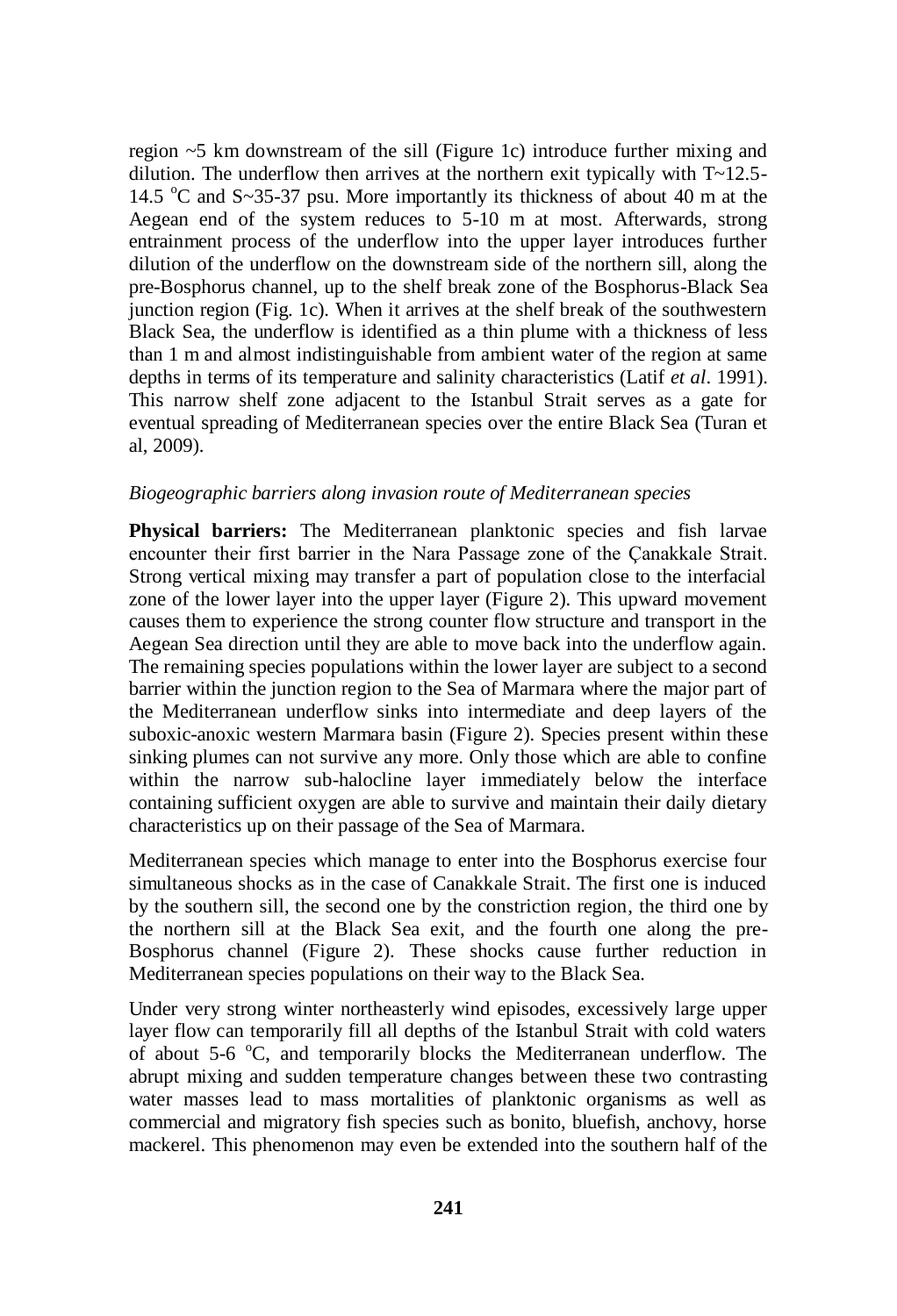strait near the AnadoluHisar/Kandilli section in some particular years with severe winter conditions.

**Physiological barriers:** In addition to intense mixing zones along the TSS, the lack of sufficient food for Mediterranean species within the lower layer forces them to move into the upper layer for feeding. Species which move into the upper layer may experience a physiological shock due to abrupt temperature change of about  $7-10$  °C and salinity change of about 10-15 psu across the interface, which may be quite unfavorable for some species and especially for larvae. According to Mutlu (2005), Mediterranean species in the Marmara Sea perform limited diurnal vertical migration in order to avoid the strong and persistent salinity stress that affects their osmoregulation ability. They are however expected to do some up and down movements; for example they move upward if the oxygen concentration is below a threshold or move downward if the salinity is below a certain threshold.

In addition to these particular physical and physiological barriers, noise introduced by heavy ship traffic, oil spills, overfishing and chemical pollution are considered as other potential stressors that may further impede the range expansion of Mediterranean species.

## *Observations on natural alien species settlements into the Marmara and Black Seas*

The Marmara Sea likely acts as a major transitional acclimatization colonization zone prior to settlement of species in the Black Sea. For example, Katagan *et al*. (2004) and Tuncer *et al*. (2008) reported for the first time the settlements of a Lessepsian migrant stomatopod shrimp *Erugosquilla massavensis* and fish *Lagocephalus spadiceus*, respectively, into the Sea of Marmara whereas they have not been reported yet in the Black Sea. Other thermophilic species recorded recently in the Sea of Marmara include the wrass *Thalassoma pavo* and the sea urchine *Arbacia lixula* (Ozturk 2006). These thermophilic species may be considered as a signal of global warming within the region (Francour *et al*. 1994).

The recent observations also support the importance of narrow southwestern Black Sea shelf zone as the acclimation region and a gateway for colonization in the Black Sea. The survivors which are able to reach this region may have a chance for settlement and acclimization to the Black Sea conditions prior to their spreading and colonization depending on their evolving physiological properties. The role of this narrow shelf zone as an area of *holocoenose sui generis* on the physiological adaptation of Mediterranean species into the lower salinity and temperature Black Sea conditions have been emphasized as early as Pusanov (1967), Caspers (1968), Bacescu (1977), and later by Kovalev *et al.* (1999).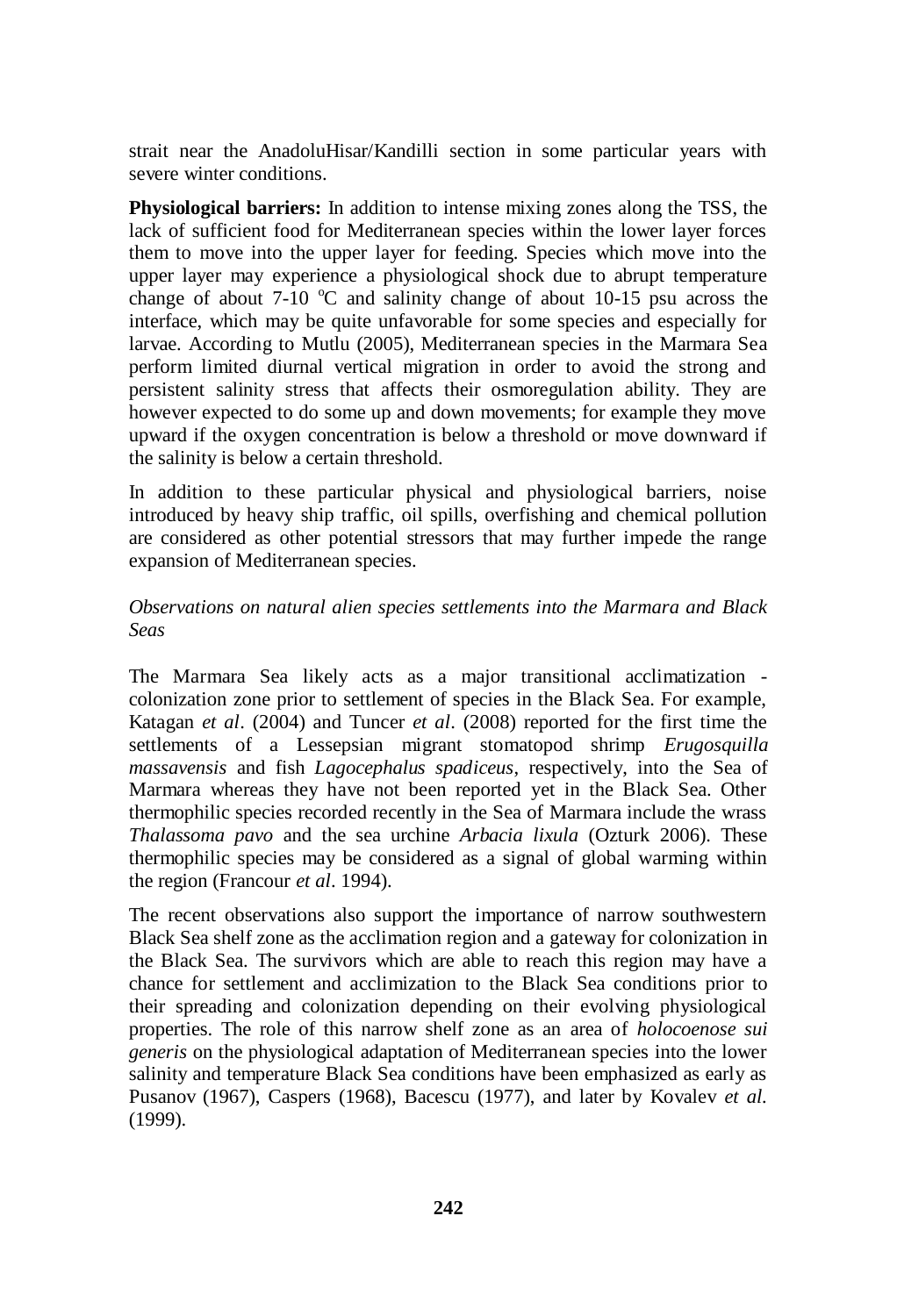The recent example of successful natural invasion was the introduction of pelagic copepod species *Acartia tonsa* during 1990 from the Mediterranean Sea (Kovalev *et al*. 1998). Its success is likely related to its high range of salinity tolerance (between 0 psu and 52 psu) and well-adapted behavior to instantaneous salinity increase up to 10-15 psu whereas it is not sensitive to decreases in salinity (Cervetto *et al*. 1999). Moreover, the alien starfish species *Asterias rubens* has been observed in the Marmara Sea – Istanbul Strait in 1996 (Albayrak 1996) and then for the first time in the Black Sea during August 2003 (Unsal *et al*. 2007). Similarly, the shrimp *Palaemon longirostris* was reported in the Black Sea in July 2005 following its earlier observation in the Marmara Sea in 2003 (Sezgin *et al*. 2008). Inanmaz *et al*. (2002) reported jelly fish *Chrysaora hysoschella* in the central Marmara Sea which was later found in the Istanbul Strait in June 2009. Some fish species like sardine, bogue and salema and the Indo-Pacific species blunt barracuda *Syhyraena obtusata* also extended their distribution ranges to the Black Sea in recent years (Boltachev *et al*. 2002).

A contrary example for an unsuccessful invasion event into the Black Sea is the spreading of *Posidonia oceanica.* Its isolated patches observed today along the northern coast of the Marmara Sea have been genetically related to its relic populations adapted to brackish water conditions during at least the last five thousand years following the formation of the Marmara Sea (Meinesz *et al*. 2009). But they have been unable to move further north into the Black Sea up to now.

## *TSS as a corridor for fish migrations*

The TTS serves as a biological corridor for cetaceans and migratory pelagic fishes of the Black Sea and the Aegean Sea origin. Their different adaptation characteristics with respect to invertebrates allow them to surpass the salinity and other physiological barriers and to live efficiently both in the low salinity environment of the Black Sea and high salinity environment of the Aegean Sea. Some fish species (e.g. horse mackerel, bluefish) and the cetacean harbour porpoise have even been able to develop genetically different populations in the Black Sea and the Marmara Sea as compared to the Aegean Sea (Turan *et al*. 2006, 2008; Martinez-Viaud *et al*. 2007). The migration of cetaceans and large fishes such as bluefin tuna between the Aegean Sea and the Black Sea follows the migration of their main prey fish species such as anchovy, horse mackerel, sprat, bonito, mackerel, and sardine. Currently, however, the heavy marine traffic along the TSS limits severely the cetacean migrations.

Water temperature is a critical environmental parameter that controls the timing of fish migrations. For example, the spring migration of blue fish, bonito and mackerel from the Marmara Sea for spawning to the Black Sea occurs at surface temperature of  $11^{\circ}$ C (Acara 1957; Demir and Acara 1958) whereas they migrate in autumn back to their feeding grounds in the Sea of Marmara. On the other hand, small pelagic fishes start their migration at 9°C (Oral *et al.* 2008).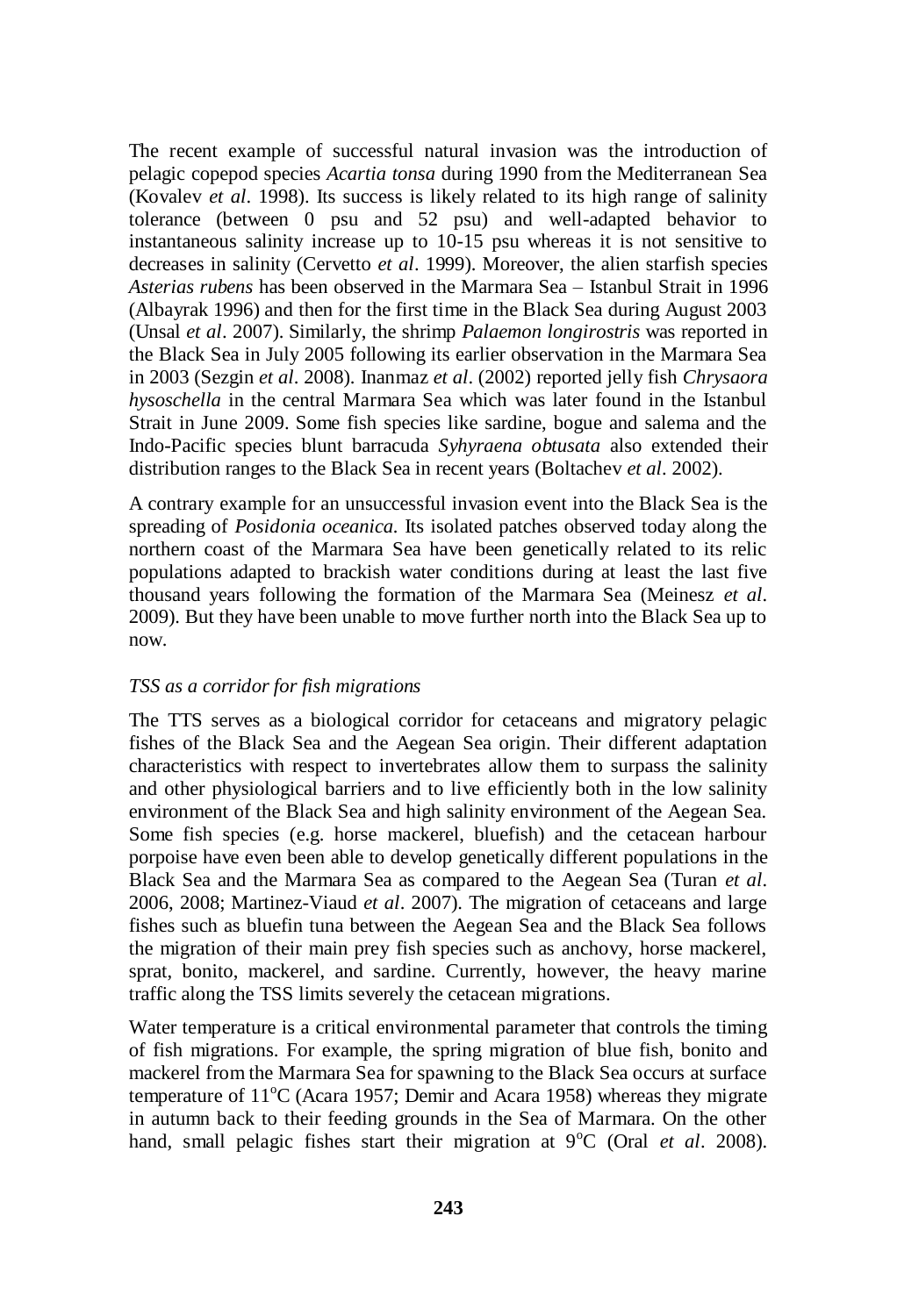Similarly, some Aegean fish species come to the more productive Marmara Sea in spring for feeding and spawning and return to the Aegean Sea in autumn for overwintering.

#### *Observations on major human-mediated bio-invasions*

In the Black Sea, the low species diversity and absence of many local competitors provided unoccupied ecological niches for exotic invaders and therefore made biodiversity extremely sensitive to bio-invasions. This is apparent by a progressive rate of increase of alien introductions from 3 to 7, to 11 and finally to 17 in each quarter of the previous century, respectively (Zaitsev and Mamaev 1997). Among the human-mediated alien invasions, those occurring through ballast waters of commercial vessels or as fouling organisms on ship hulls have been becoming a primary mean of bioinvasion. This general view has indeed been firmly supported by the observation of 36 new Mediterranean copepod species during the monthly biodiversity monitoring program in the Novorossiysk Bay located along the northeastern Black Sea coast (with a very busy port) during 2004–2006 (Selifonova 2009). Obviously, not all of these species are expected to become established in their new environment as they may be subject to various threats. Similarly, appearance of 33 new Mediterranean copepod taxa in the western Black Sea (Selifonova *et al.* 2008) and 69 alien species in the Sea of Marmara (Çınar *et al*. 2011) cannot solely be a consequence of natural migration process. Their major portion should be transported by various forms of shipping activities. In addition, according to Çınar *et al.* (2011), there found 20 alien species in the Turkish part of the Black Sea, but this number is less than those in the other seas surrounding Turkey.

Among the introduced species, the mollusc *Rapana venosa*, bivalve species *Mya arenaria* and *Anadara inaequivalvi*, gelatinous carnivores *Mnemiopsis leidyi* and *Boreo ovata* have developed mass populations and gave rise to considerable impacts on functioning the pelagic and/or benthic food webs of the Black Sea during the last several decades of severe ecosystem transformations (see chapters 6 and 8 in BSC, 2008). For example, the bivalve *Mya arenaria*, native of the Northern Atlantic, was first detected in 1966 and became very abundant in a short time in the Northwestern and western part of the Black Sea and in the Sea of Azov, reaching peak abundance in 1972. It was later affected adversely by regular hypoxia-anoxia crisis that destroyed the entire benthos in the 1980s. But it still retains considerable abundance in western coastal waters. Another bivalve of Indo-Pacific fauna *Anadara inaequivalvis* has spread to the whole basin following its first detection in the Black Sea in 1968. The gastropod mollusc *Rapana venosa*, a native of the Sea of Japan, was first discovered in 1947 in the Black Sea. It has settled quickly along the entire coastal zone and reached high biomass and has had serious consequences on oyster and mussel beds.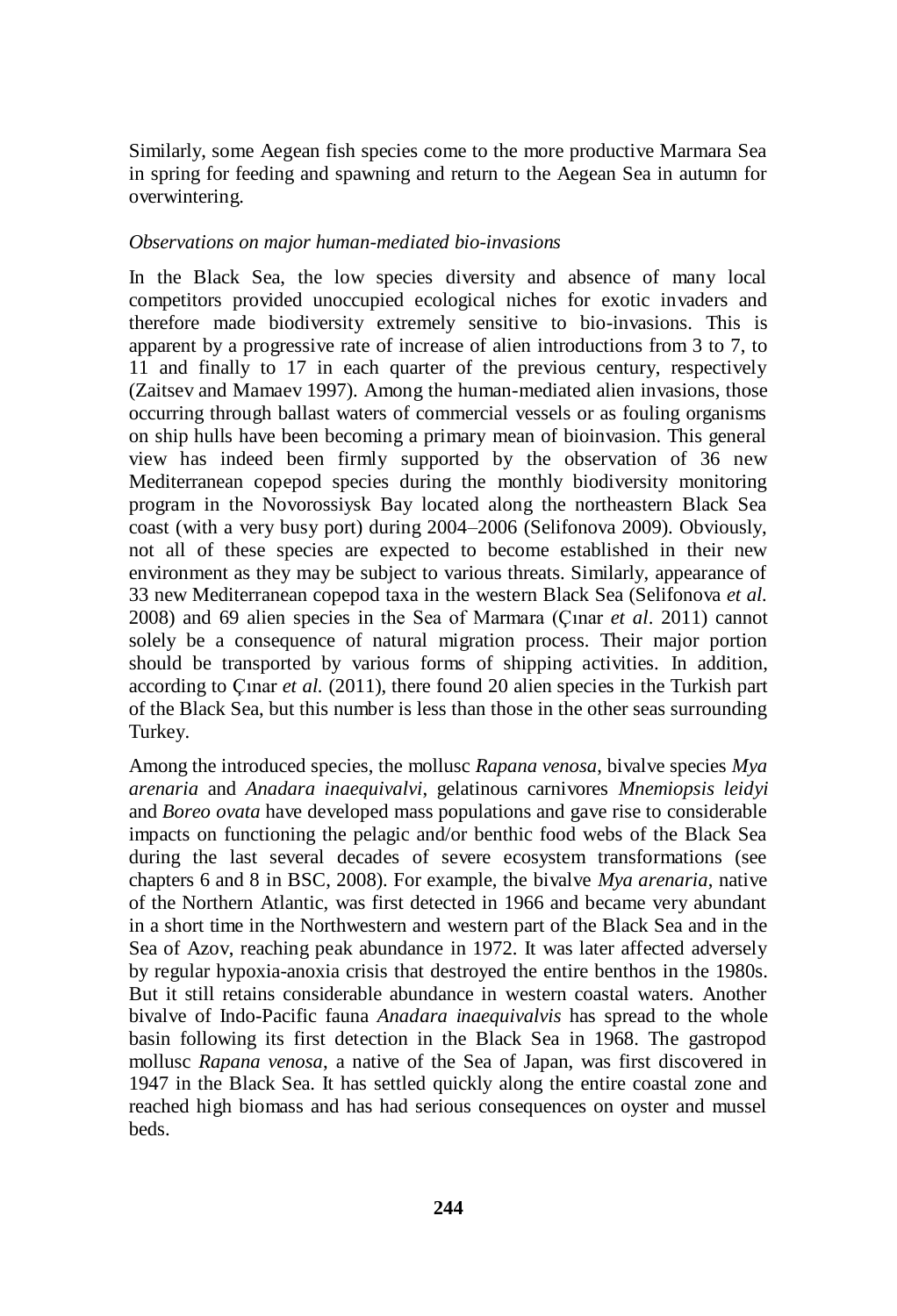The most dramatic human-mediated invasion event was the introduction of *Mnemiopsis leidyi* that attained a massive basin-wide bloom in 1989-1990 following its first seen in 1982. The appearance of yet another invasive species gelatinous ctenophore *Beroe ovata* during 1998, a predator of the ctenophore *M. leidyi*, led to a partial recovery of the planktonic food web structure by compensating negative impacts *M. leidyi* on the food web structure.

*Mugil so–iuy*, a freshwater fish living in Amu Darya River Basin of Far East Asia, is a eurybiontic, eurythermal and euryhaline species with a rapid growth characteristic. It was first introduced to the area around the coast of Azov Sea for fish farming but, a large stock of several tons was released into the Sea of Azov in 1989-1990 after the advent of heavy mortalities in the breeding areas (Kaya *et al*. 1998). It then first migrated to the eastern Black Sea coast of Turkey, and spreaded to the western Black Sea coast of Turkey reaching the Sea of Marmara few years later. Its observation along the Turkish coasts of the Aegean Sea in the second half of 1995 and during 1996 demonstrates its acclimation to the Aegean Sea conditions (Kaya *et al*. 1998).

### **Discussion**

A range expansion of any species requires first dispersal from its native environment and then colonization of the new environment. The present study focuses specifically on the dispersal process of Mediterranean species from the Aegean Sea to the Black Sea in order to offer a mechanistic understanding for inherently low species biodiversity of the Black Sea. We identify a suite of physical and physiological gradients along the TSS perceived by Mediterranean organisms moving toward the Black Sea. The central premise of our explanation is high degree of vulnerability of Mediterranean pelagic and benthic plankton species and fish larvae to long-distance natural expansions due to prevailing strong physical and physiological barriers along the TSS. The physical barriers include (1) very high inter-basin contrasts of temperature (15-16 versus 7-8  $^{\circ}$ C) in winter) and salinity (39 versus 18-19 psu) between the Aegean and Black Seas, (2) two layer counter-flow system along TSS, (3) sharp horizontal and vertical temperature and salinity contrasts accompanying the two-layer flow structure, (4) very strong vertical mixing and hydraulic adjustment processes imposed by successive geometrical/morphological controls along the Canakkale and Istanbul Straits. The physiological barriers arise from the temperature, salinity, and oxygen stresses that species may experience during their dial migration and/or their physically-forced vertical displacements. These biogeographical breaks across TSS profoundly constrain the northeastward expansion of Mediterranean species more than southwestern expansion of Black Sea species. Only selected populations which are able to overcome these barriers may ultimately establish self-sustaining populations in the Black Sea.

Survival of some Mediterranean-Aegean Sea species in the Black Sea depends on their ability to adapt to a twice lower salinity range. Thus, the Mediterranization requires long-term physiological adaptation processes with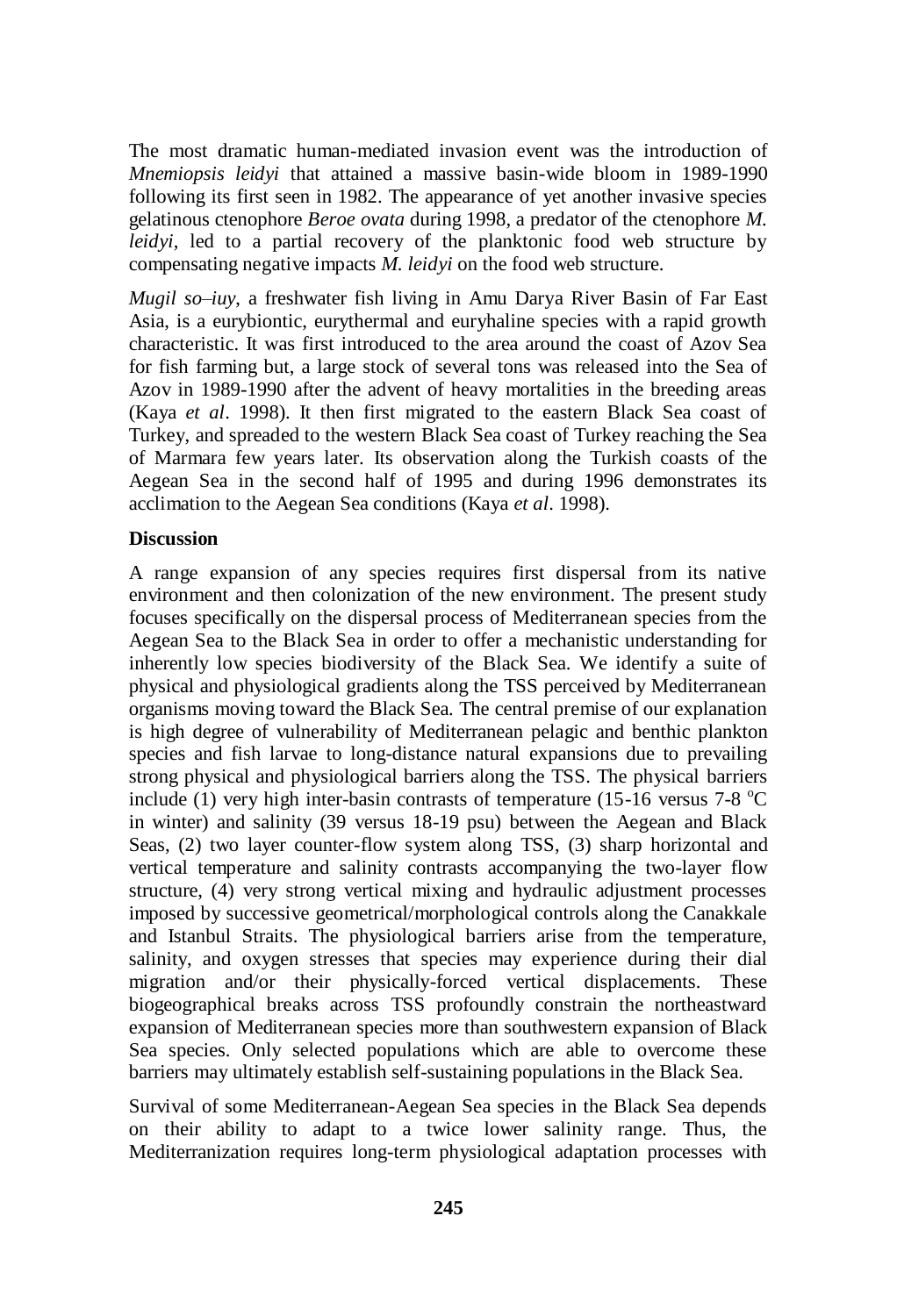specific behavioral, ecological, and evolutionary aspects for each species (Dingle and Drake 2007). On the basis of available data it is therefore conceivable to propose a two step process of species transfer from the Aegean to the Black Sea. First stage entails crossing of Mediterranean populations the Canakkale Strait and acclimatization of their survivals in the Marmara Sea to establish new upstream "source" populations. Their eventual crossing of the Istanbul Strait and the adjacent pre-Bosphorus underwater channel constitutes the second stage. The Marmara Sea appears to be serving as an acclimatization zone for marine organisms migrating to the Black Sea. Some species can successfully acclimatize the Marmara Sea conditions but they are unable to do so for the Black Sea. As the Marmara Sea serves as an intermediate buffer zone between the two basins, the adjacent narrow and shallow straits on its both sides serve as true bottle-necks for dispersal of pelagic and benthic plankton species and fish larvae. These barriers however do not apply to fish migrations. Organisms which traverse the Bosphorus bottle-neck generally spend an adaptation phase in the southwestern shelf zone before they ultimately disperse within the Black Sea basin.

The decline of species diversity and biological invasions from the Mediterranean to the Black Sea resemble the poleward decline of species biodiversity because of unfavorable conditions of survivorship, reproduction, and population growth as consequences of decreasing temperature. For example, low temperature environment of the Antarctic is considered to be responsible for low diversity of many taxanomic groups through geologic times and is thought to continue operating today as a potential barrier to colonization (Barnes *et al*. 2006). On the contrary, the eastern Mediterranean basin has been experiencing an accelerated rate of tropicalization by the invasion of Indo-Pacific species (also known as the "Lessepsian migration") through the 168 km long Suez Canal. This phenomenon is supported by the unidirectional flow towards the Mediterranean and weak contrasts of flow and stratification characteristics between the Northern Red Sea and Levantine Seas (Galil and Zenetos 2002). However, even for this case, Indo-Pacific species from the more distant populations (i.e. southern Red Sea, 2000 km) are rarely observed in the Mediterranean.

In conclusion, Mediterranization of the Black Sea is an ongoing process under the prevailing physical dispersal and physiological limitations driven by peculiar horizontal and vertical variations of temperature, salinity, and dissolved oxygen concentration along the TSS. Climate change may have been a facilitating factor for a recent increase in new species observations in the TSS and the Black Sea. Future observational studies require building up a cross-disciplinary cooperation in order to elucidate the impacts of physical environment on the biology of invasion events and to advance our present understanding of the Black Sea biodiversity change through natural and human-mediated processes.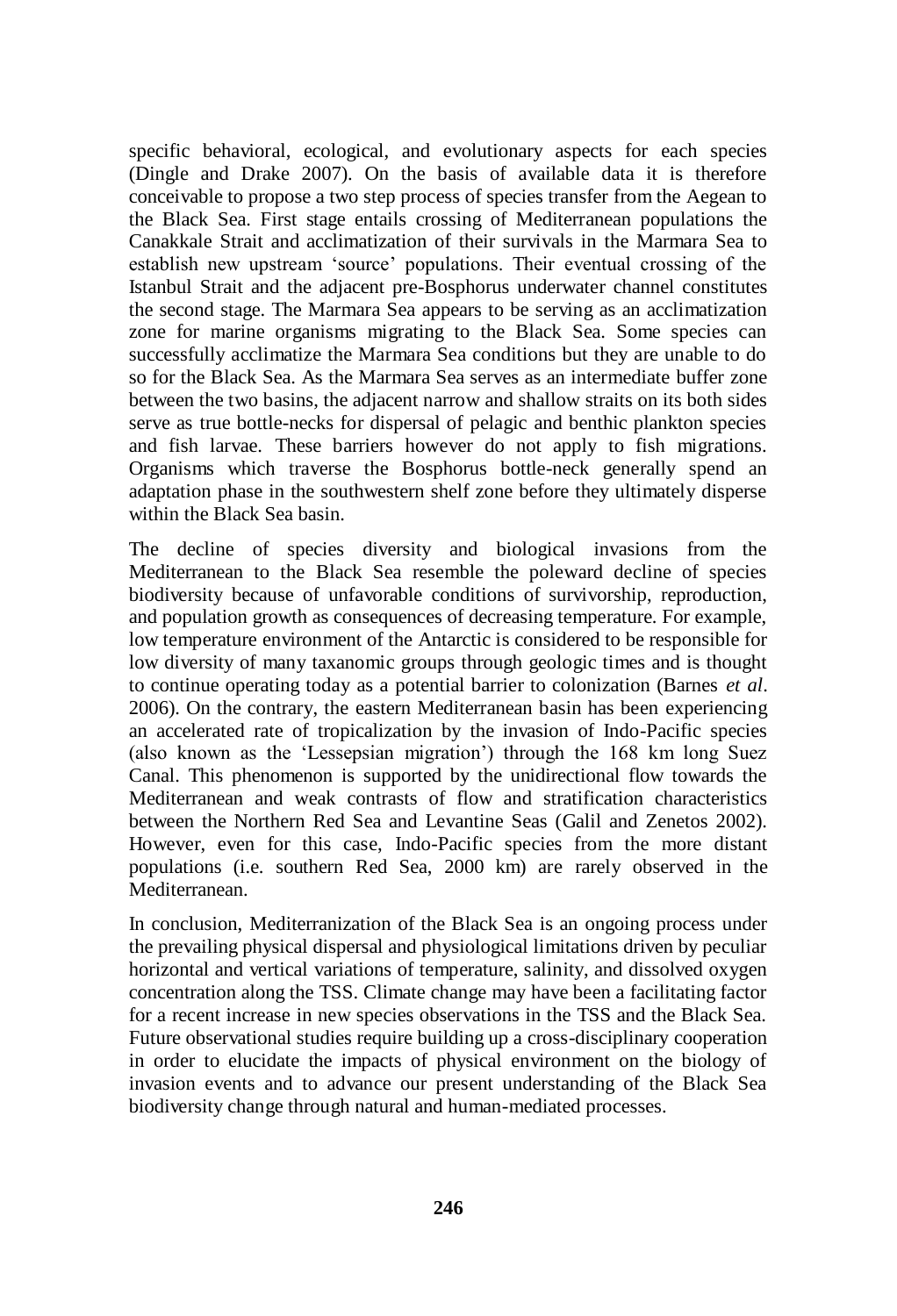#### **Acknowledgements**

This study is a contribution to EU 6th 442 Framework project SESAME (contract no 036949-2), EU 7th Framework project MEECE (contract no 036949-2), and NATO-CLG Project 982453.

# **Karadeniz faunasının doğal Akdenizleşme sürecini önleyen mekanizmalar**

#### **Özet**

Akdeniz"dekinin ancak yaklaşık üçte biri kadar olan biyolojik tür çeşitliliği, Akdeniz türlerinin Karadeniz"deki başarısız biyolojik adaptasyon ve yerleşme sürecinin bir göstergesidir. Bu olay Türk Boğazlar Sistemi (TBS) kolonizasyon yolu boyunca güçlü fiziksel etkileri ve bunlara katılan bazı fizyolojik kısıtlamaları temel alan bir hipotez ile açıklanmaktadır. Havzalar arası güçlü sıcaklık ve tuzluluk zıtlıkları, TBS boyunca iki katmanlı ters akıntı ve tabakalaşma, oldukça güçlü dikey karışım ve hidrolik sıçramalar fiziksel engelleyiciler olarak Akdeniz pelajik ve bentik plankton türleri ve balık larvalarını uzun mesafeli doğal yayılmalara karşı hassas kılmakta ve engellemektedir. Önemli fizyolojik engelleyiciler ise güçlü ve ani sıcaklık, tuzluluk ve oksijen değişimleri sonucu ortaya çıkan büyüme, ölüm ve üreme özelliklerindeki olumsuz etkilerdir. Bu engellerin aşılarak türlerin Karadeniz"e yayılmalarında, Marmara Denizi davranışsal, ekolojik ve evrimsel aklimizasyon süreçleri açısından bir geçiş havzası özelliği taşımaktadır. Burada fizyolojik olarak adaptasyon sürecini tamamlayan yeni "kaynak" popülasyonlar arasından sadece güneybatı Karadeniz sahanlık bölgesine varmayı başarabilenlerin Karadeniz"e aklimize olma ve ardından kendine yetebilen popülasyonlar oluşturma şansı bulunmaktadır. Bu tür güçlü fiziksel ve fizyolojik stresler yıllar arası değişen iklim ve ötrofikasyon kaynaklı olaylardan etkilenmemektedir. Ancak, geçtiğimiz yüzyılın ikinci yarısından itibaren TBS yoğunlaşan gemi trafiği aracılığıyla yabancı türlerin girişleri için de ideal bir geçiş koridoru işlevi görmektedir.

## **References**

Acara, A. (1957) Relation between the migration of *Sarda sarda* Bloch and prevailing temperature, GFCM Technical papers, No 4, FAO.

Albayrak, S. (1996) Echinoderm fauna of the Bosphorus, Turkiye. *Oebalia* 12:25-32.

Arvantidis, C. (2000) Polychaete fauna of the Aegean Sea:Inventory and new information. *Bulletin of Marine Science*, 66:73-96.

Bacescu, M. (1977) Echange faunistique entre la Méditerranée et la mer Noire ou du Bosphore. Biologie des eaux saumâtres de la Mer Noire:239-244. Musée national d"histoire Naturelle, Bucerest.

Barnes, D.K.A., Hodgson, D.A., Convey, P., Allen, C.S., Clarke, A. (2006) Incursion and excursion of Atlantic biota: Past, present and future. *Global Ecology and Biogeography*, 15:121-142.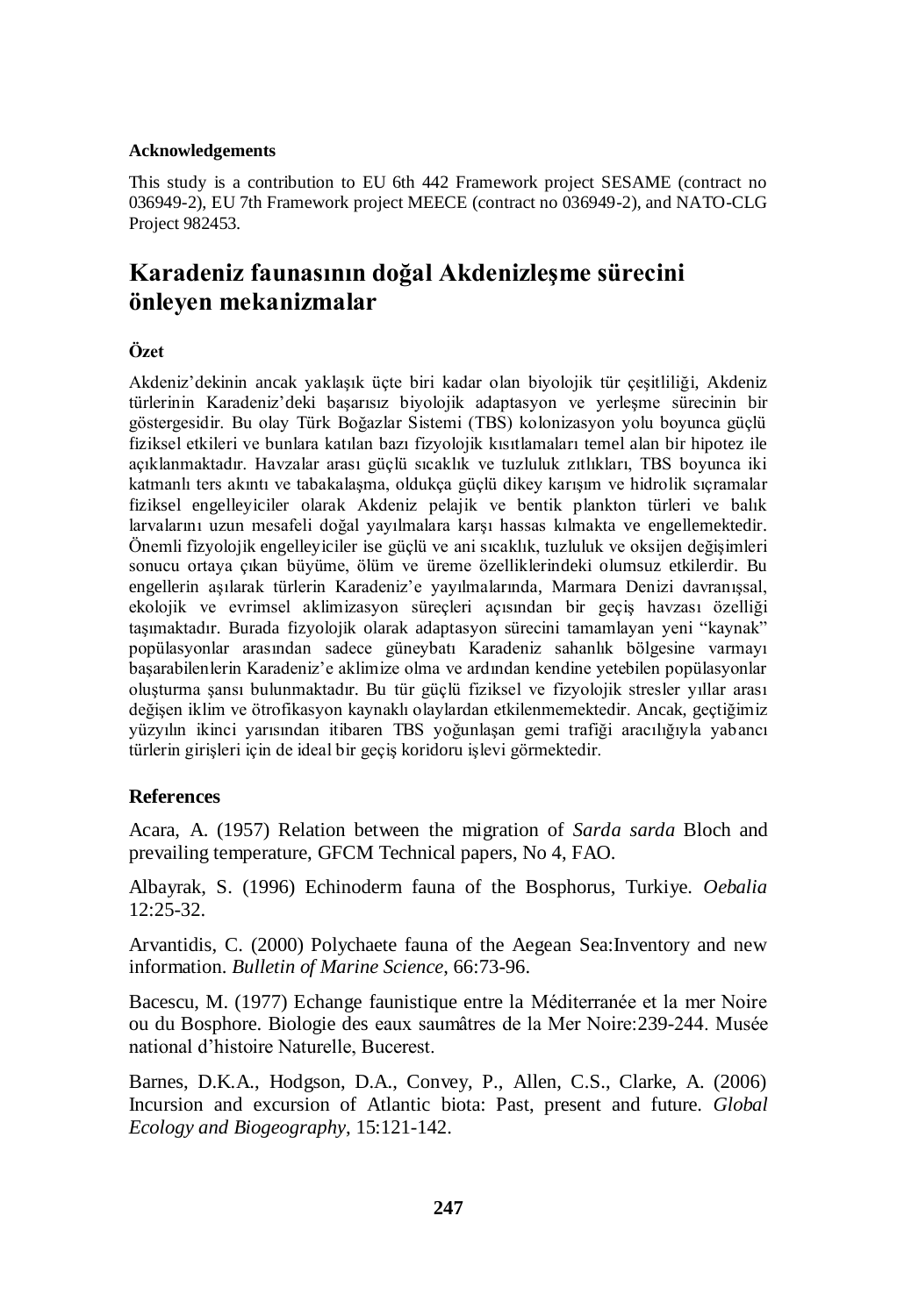Beaugrand, G, Reid, P.C., Ibanez, F., Lindley, J.A., Edwards, M. (2002) Reorganization of North Atlantic marine copepod biodiversity and climate. *Science* 296: 1692–1694.

Beşiktepe, S.T., Sur, H.I., Özsoy, E., Latif, M.A., Oğuz, T., Ünlüata, U. (1994) The circulation and hidrography of the Marmara Sea. *Progress in Oceanography* 34: 285–334.

Bianchi, C.N. (2007) Biodiversity issues for the forthcoming tropical Mediterranean Sea. *Hydrobiologia* 580: 7–21.

Boltachev, A.R., Yurakhno, V.M. (2002) New evidence of ongoing Mediterranization of the Black Sea ichthyofauna. *Journal of Ichthyology*, 42(9): 713-719.

BSC. (2008) State of the Environment of the Black Sea (2001-2006/7). Oguz T. (ed) The Commission on the Protection of the Black Sea Against Pollution publication, 448 pp.

Caspers, H. (1968) La Macrofaune benthique du Bosphore et les problèmes de l"infiltration des éléments méditerranéens dans la mer Noire. *Rapp. Comm.Int. Mer. Medit.* 19(2): 107-115.

Cervetto, G., Gaudy, R., Pagano, M. (1999) Influence of salinity on the distribution of *Acartia tonsa* (Copepoda, Calanoida). *Journal of Experimental Marine Biology and Ecology* 239: 33-45.

Çınar, M.E. (2010) Check-List of Polychaetes (Annelida: Polychaeta) In The Sea of Marmara Sea and Turkish Straits. Proceedings of the Symposium The Marmara Sea 25-26 September 2010, Istanbul, pp. 197-216.

Çınar, M.E., Bilecenoğlu, M., Öztürk, B., Katağan, T., Yokeş, M.B., Aysel, V., Dağli, E., Açık, S., Özcan, T., Erdoğan, H. (2011) An updated review of alien species on the coast of Turkey. *Medit. Mar. Sci. 12*(2): 257-316.

Demir, M., Acara, A. (1958) Research on the Biology of Mackerel (*Scomber scomber*): reason for its migration, spawning and distribution. Ciesm Raports et Proces-Verbaux des Reunions, 317-326pp.

Dingle, H., Drake, V.A. (2007) What is migration? *BioScience* 57: 113-121.

Di Iorio, D., Yuce, H. (1999) Observations of Mediterranean flow into the Black Sea, *J. Geophys. Res.* 104: 3091– 3108.

Francour, P., Boudouresque, C.F., Harmelin, G.F., Vivien-Harmelin, M.L. (1994) Are Mediterranean waters becoming warmer? Information from Biological indicators. *Marine Pollution Bulletin* 28(9): 523-526.

Galil, B.S., Zenetos, A. (2002) A sea of change: exotics in the eastern Mediterranean sea. In: Leppakoski E, Gollasch S, Olenin S. (eds.) Invasive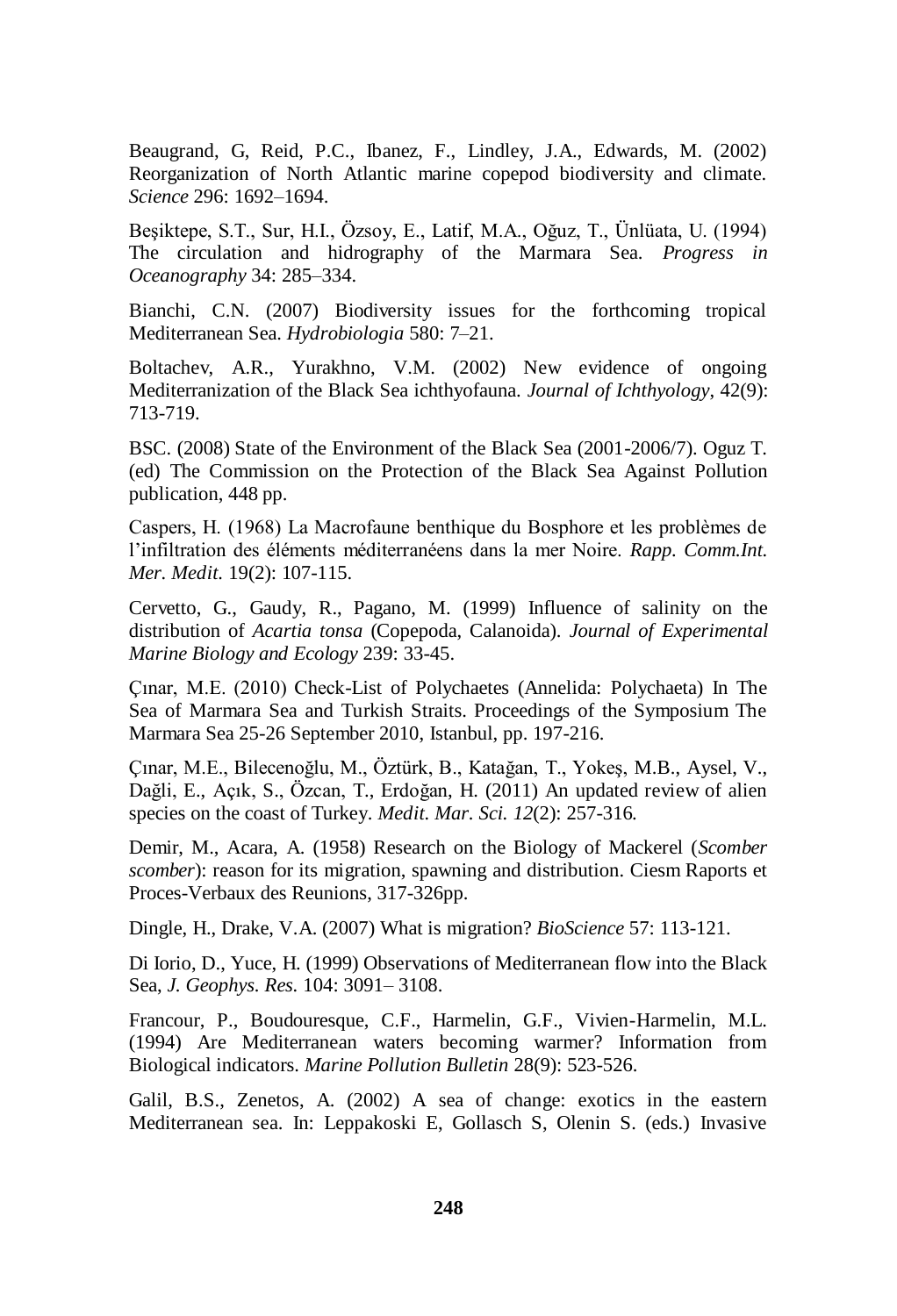Aquatic Species of Europe: Distribution, Impacts and Management. Kluwer Academic Publishers, Dordrecht, The Netherlands, pp 325–336.

Gambaiani, D.D., Mayol, P., Isaac, S.J., and Simmonds, M.P. (2009) Potential impacts of climate change and greenhouse gas emissions on Mediterranean marine ecosystems and cetaceans. *Journal of the Marine Biological Association of the United Kingdom*, 89(1): 179–201.

Garibaldi, L., Caddy, J.F. (1998) Biogeographic characterization of Mediterranean and Black Sea faunal provinces using GIS procedures. Ocean and Coastal Management, 39: 211-227.

Gregg, M.C, Özsoy E. (2002) Flow, water mass changes, and hydraulics in the Bosphorus, *J. Geophys. Res.* 107(C3), 3016, doi:10.1029 /2000JC000485.

İnanmaz, Ö., Bekbölet, M., Kıdeyş, A. (2002) A new scyphozoan species in the Sea of Marmara: *Chrysaora hysoscella* (Linne, 1766). Second Int. Conf. on oceanography of the eastern Mediterranean and Black Sea. Ankara, 2002, 857- 859pp.

İşinibilir, M., Kideyş, A.E., Tarkan, A.N., Yılmaz, I.N. (2008) Annual cycle of zooplankton abundance and species composition in Izmit Bay (the northeastern Marmara Sea). *Estuarine, Coastal and Shelf Science* 78: 739–747.

Katagan, T., Kocataş, A., Zengin, M., Ateş, S. (2004) An Indo-Pasific Stomotopod from the Sea of Marmara: *Erugosquilla massavensis* (Kossmann,1880). *Crustaceana* 77(3): 381-383.

Kaya, M., Mater, S., Korkut, A.Y. (1998) A new grey mullet species "*Mugil so– iuy* Basilewsky" (Teleostei Mugilidae) from the Aegean Coast of Turkey. *Tr. J. of Zoology* 22: 303–306.

Keskin, Ç., Eryılmaz, L. (2010) Fish Fauna of the Sea of Marmara and Demersal Fish Assemblages. Proceedings of The Symposium The Marmara Sea 25-26 September 2010, Istanbul, pp. 289-311.

Kovalev, A.V., Besiktepe, S., Zagorodnyaya, J., Kideys A. (1998) Mediterraneanization of the Black Sea zooplankton is continuing. In: Ivanov L, Oguz T (eds.) Ecosystem modeling as a management tool for the Black Sea. NATO ASI Ser 1, Global Environ Change, pp 199–207.

Kovalev, A.V., Skryabin, V.A., Zagorodnyaya, Yu A., Bingel, F., Kideys, A.E., Niermann, U., Uysal, Z. (1999) The Black Sea Zooplankton: Composition, Spatial/Temporal Distribution and History of Investigations. *Tr. J. of Zoology* 23: 195-209.

Kovalev, A., Mazzocchi, M., Siokou-Frangou, I., Kıdeys, A. (2001) Zooplankton of the Black Sea and the Eastern Meditterranean: Similiarities and Dissimilarities. *Med. Mar. Science* 2/1, 69-77.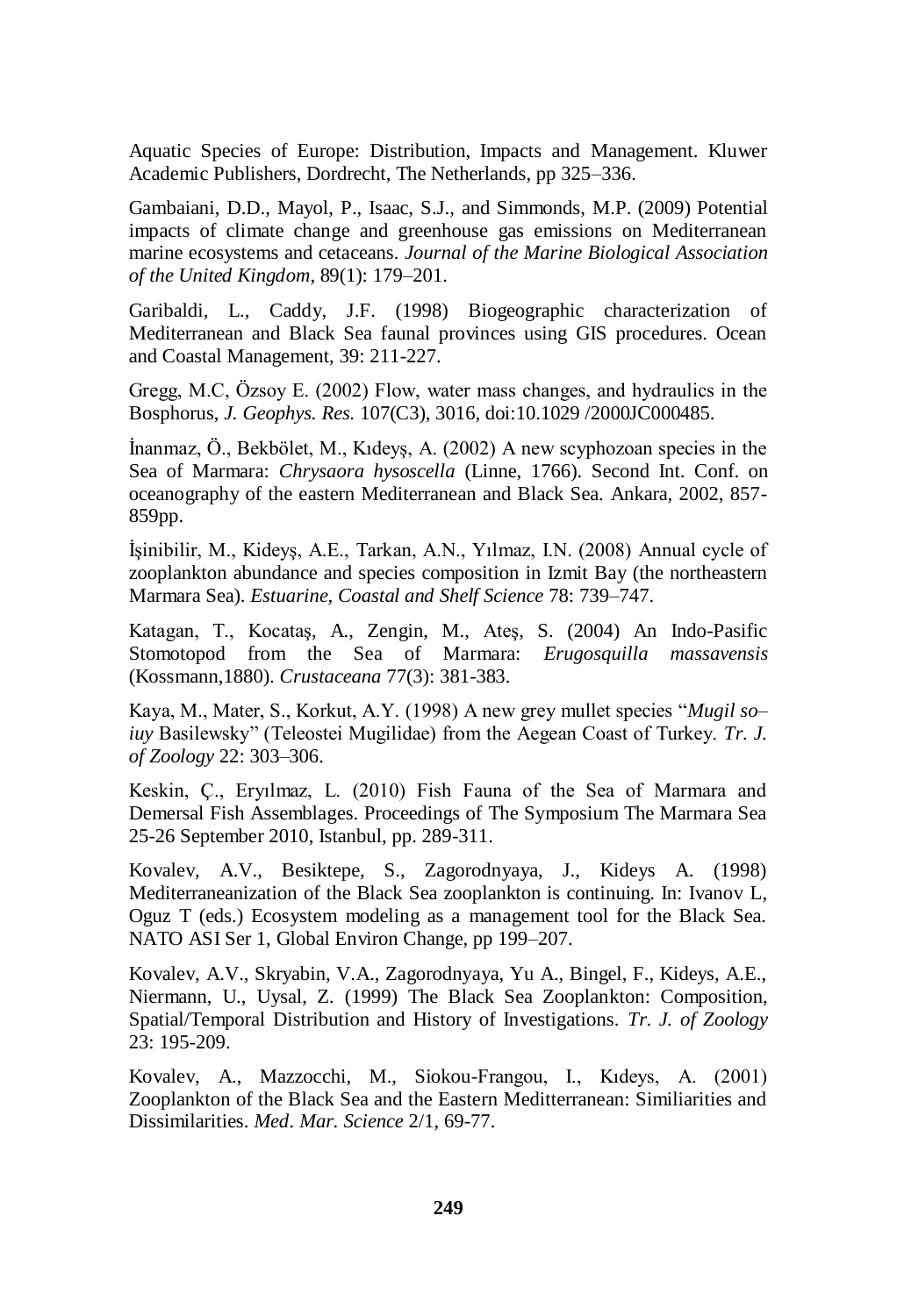Latif, M.A., Ozsoy, E., Oguz, T., Unluata, U. (1991) Observations of the Mediterranean inflow into the Black Sea, *Deep Sea Res., Part A*, 38, Suppl. 2: S711– S723.

Leppäkoski, E., Olenin, S. (2001) The Meltdown of Biogeographical Peculiarities of the Baltic Sea: The Interaction of Natural and Man-made Processes. *Ambio* 30(4–5): 202-209.

Martinez-Viau, A.K., Martinez, V.M., Goldin, P., Ridoux, V., Öztürk, A.A., Öztürk, B., Rosel, P.E., Frantzis, A., Komnenou, A., Bohonak, A. (2007) Morphological and genetic differentiation of the Black Sea harbour porpoise Phocoena phocoena. *Mar. Ecol. Prog. Ser.* 338: 281-294.

Mutlu, E., (2005). A comparison of the contribution of zooplankton and nekton taxa to the near-surface acoustic structure of three Turkish seas. *Marine Ecology* 26: 17–32.

Meinesz, A., Cirik, S., Akcali, B., Javel, F., Migliaccio, M., Thibaut, T., Yuksek, A., Procaccini, G. (2009) *Posidonia oceanica* in the Marmara Sea. *Aquabot*, 90: 18-22.

Nehring, S. (1996) Establishment of thermophilic phytoplankton species in the North Sea: biological indicators of climatic changes? *ICES J. Mar. Sci*. 55: 818- 823.

Occhipinti-Ambrogi, A. (2007) Global change and marine communities: Alien species and climate change. *Mar. Pol. Bull*. 55: 342–352.

Oğuz, T., Sur, H.I. (1989) A two-layer model of water exchange through the Dardanelles Strait. *Oceanology Acta* 12: 23-31.

Oğuz, T., Rozman, L. (1991) Characteristics of the Mediterranean underflow in the southwestern Black Sea continental shelf/slope region. *Oceanology Acta* 14(5): 433-444

Oğuz, T., Ozsoy, E., Latif, M.A., Sur, H.I., Unluata, U. (1990) Modelling of hydraulically controlled exchange flow in the Bosphorus Strait, *J. Phys. Oceanogr.* 20: 945– 965.

Oral, M., Dede, A., Topaloğlu, B. (2008) Water temperature and fish migration relation in the Istanbul Strait (Bosphorus). 2nd Biannual and Black Sea Scene EC project joint conference, Varna, 50pp.

Özcan, T., Ateş, A.S., Katağan, T. (2010) Decapod Crsutacean Diversity of the Turkish Straits System and its State in the Fauna of Turkish Sea. Proceedings of the Symposium The Marmara Sea 25-26 September 2010, Istanbul, pp. 246- 252.

Özgür, E., Öztürk, B. (2010) Echinoderm Fauna of The Marmara Sea and Istanbul Strait. Proceedings of The Symposium The Marmara Sea 25-26 September 2010, Istanbul, pp. 266-271.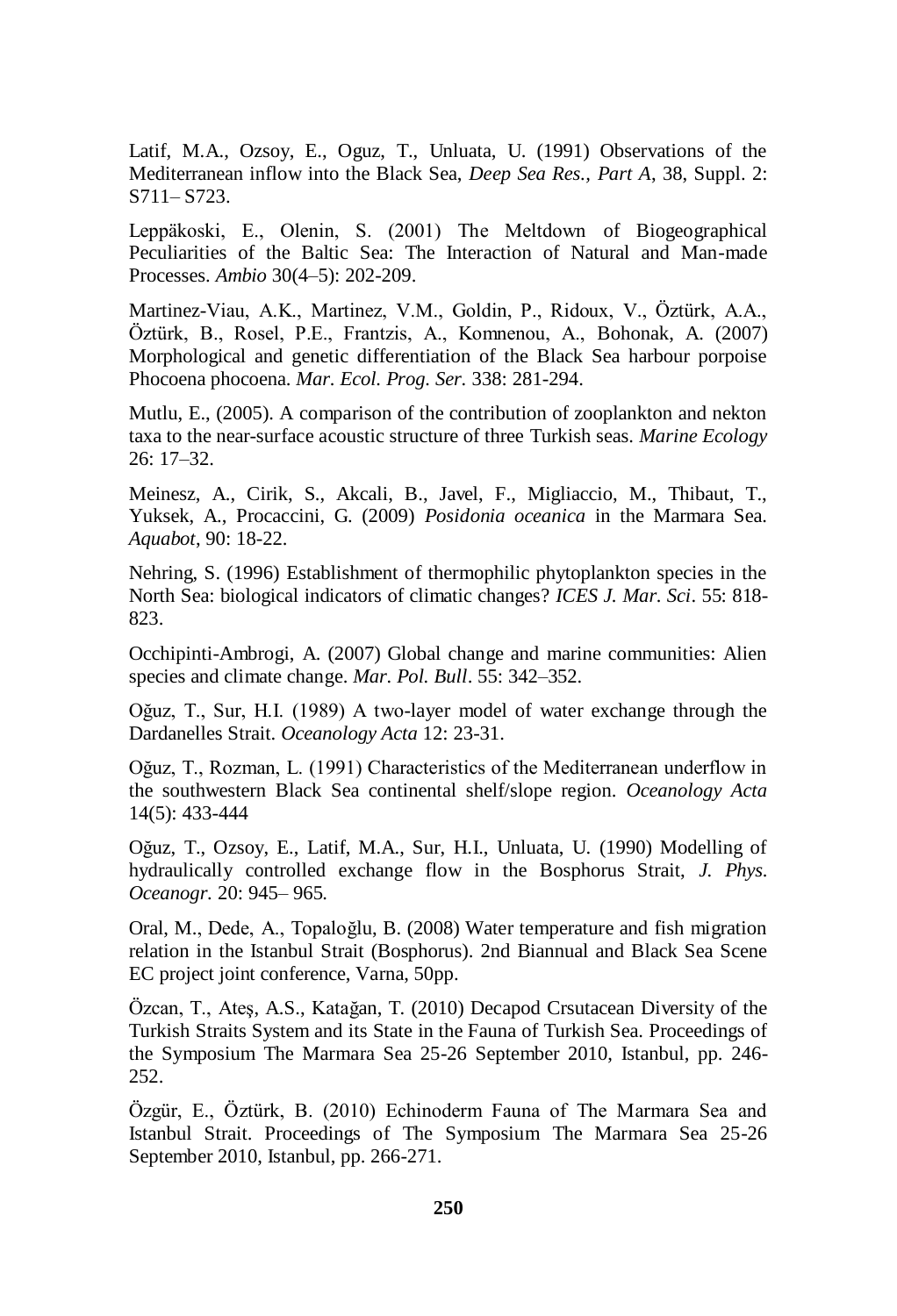Özsoy, E., Di Iorio, D., Gregg, M.C., Backhaus, J.O. (2001) Mixing in the Bosphorus Strait and the Black Sea continental shelf: Observations and a model of the dense water outflow, *J. Mar. Syst*. 31: 99– 135.

Öztürk, B. (2006) Climate Chance an ecological approach for Turkish Seas. *Science and Utopia* 139: 28-32 (in Turkish).

Öztürk, B., Öztürk, A.A. (1996) On the biology of Turkish Straits system. Bulletin de l"Institut oceanographique, Monaco, No 17, CIESM Science Series (N2), pp205-221.

Parmesan, C., Yohe, G. (2003) A globally coherent fingerprint of climate change impacts across natural systems. *Nature* 421: 37–42.

Perry, A.L., Low, P.J., Ellis, J.R., Reynolds, J.D. (2005) Climate change and distribution shifts in marine fishes. *Science* 308: 1912–1924.

Pusanov, I. (1967) On the succesive stages of the Black Sea Mediterranisation. *Int. Rev. Ges. Hydrobiol*. 52.(2): 219-236 (in German).

Rahel, F.J. (2002) Homogenization of freshwater faunas. Annu. Rev. Ecol. Syst. 33: 291–315.

Ruiz G. M., Carlton J.T., Grosholz E.D., Hines A.H. (1997) Global invasions of marine and estuarine habitats by non-indigenous species: mechanisms, extent, and consequences. *Zmer. Zool*. 37:621-632.

Selifonova, Zh P. (2009) Marine biological invasions in waters of the port of Novorossiysk in the Black Sea. *Russian Journal of Marine Biology* 35(3): 242– 249.

Selifonova, Zh P., Shmeleva, A.A., Kideys, A.E. (2008) Study of Copepod species from the western Black Sea in the cruise R/V Knorr during May-June 2001. *Acta Zoologica Bulgarica* 60(3): 305-309

Sezgin, M., Bat, L., Katağan, T., Ateş, S. (2008) Likely effects of global climate change on the Black Sea benthic ecosystem. 2nd biannual and Black Sea Scene project joint conference on climate change in the Black Sea –hypothesis, observations, trends scenarios and mitigation strategy for the ecosystem. 06-11 October 2008, Sofia, Bulgaria.

Siokou-Frangou, I., Shiganova, T., Christou, E.D., Kamburska, L., Gubanova, A., Konsulov, A., Musaeva, E., Skryabin, V., Khoroshilov, V. (2004) Mesozooplankton communities in the Aegean and Black Sea: a comparative study. *Marine Biology* 144: 1111–1126.

Streftaris, N., Zenetos, A., Papathanassiou, E. (2005) Globalisation in marine ecosystems: the story of non-indigenous marine species across the European seas. *Oceanography and Marine Biology: An Annual Review* 43: 419-453.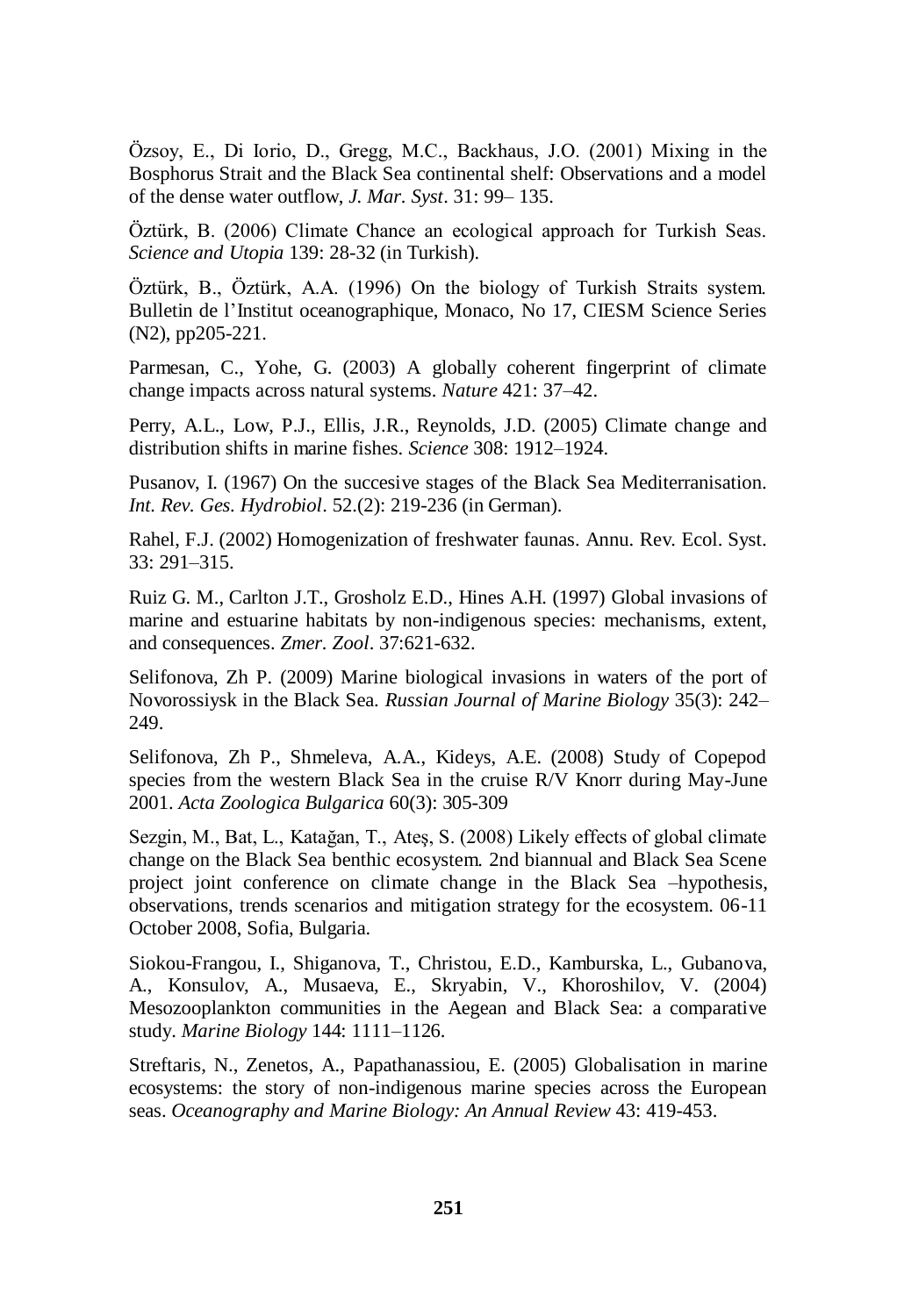Svetlichny, L., Hubareva, E., Kideys, A.E., İşinibilir, M., Shmeleva, A. (2006) Zooplankton community state in the Northeastern Marmara Sea during early autumn with comments on mass mortality of the Black Sea species due to the salinity gradient *J. Black Sea/Mediterranean Environment* 12: 213-231.

Tarkan, A.N. (2000) Abundance and Distribution of Zooplankton in coastal area of Gökçeada island (Northern Aegean Sea). *Turkish J.Marine Sciences* 6(3):201-214.

Tarkan, A.N., İşinibilir, M., Tarkan, A.S. (2005) Seasonal variations of the zooplankton composition and abundance in the Istanbul Strait. *Pakistan Journal of Biological Sciences* 8: 1327–1336.

Tuncer, S., Cihangir, H., Bilecenoğlu, M. (2008) First record of the Lessepsian migrant *Lagocephalus spadiceus* (Tetraodontidae) in the Sea of Marmara, *Cybium* 32(4): 347-348.

Turan, C., Oral, M., Öztürk, B., Düzgüneş, E. (2006) Morphometric and meristic variations between stocks of Bluefish (Pomatomus saltatrix) in the Black, Marmara, Aegean and northeastern Mediterranean Seas. *Fisheries Research* 79: 139-147.

Turan, C., Gürlek, M., Yağlıoğlu, D., Öztürk, B. (2008) Genetic differentation of Mediterranean horse mackerel (*Trachurus mediterraneneus*) populations as revealed by mt DNA PCR-RFLP analysis*. J. App. Ichthyol.* 25:142-147.

Turan, C., Yağlıoğlu, D., Öztürk, B., Ergüden, D., Gürlek, M., Turan, F. (2010) Morphometric and Meristic Analysis of Black Sea Shad (Alosa immaculate Bennett, 1835) Populatioms in the Marmara Sea and Black Sea. Proceedings of The Symposium The Marmara Sea 25-26 September 2010, Istanbul, pp. 326- 334.

Turan, C., Boero, F., Boltachev, A., Düzgüneş, E., Ilyin, Y.P., Kideyş, A., Micu, D., Milliman, J.D., Minicheva, G., Moschella, P., Oguz, T., Öztürk, B., Pörtner, H.O., Shiganova, T., Shivarov, A., Yakushev, E., Briand, F. (2009) Climate forcing and its impacts on the Black Sea marine biota.ciesm workshop monographs 39:5-24. Trabzon.

Ünal, E., Shmeleva, A.A., Zagordnyaya, J., Kideyş, A.E. (2000) Zooplankton structure and copepod species of the Sea of Marmara in spring 1998. In: Öztürk, B., Kadıoğlu, M., Öztürk, H. (eds.), Marmara Sea 2000 Symposium. Turkish Marine Research Foundation (TUDAV) Publications 5, Istanbul, pp. 450–460.

Ünlüata, U., Oğuz, T., Latif, M.A., Özsoy, E. (1989) On the physical oceanography of Turkish straits. In: The physical oceanography of sea straits, L.J. Pratt. (eds.) NATO ASI Series, Kluwer, The Netherlands.

Wynn, R.B., Josey, S.A., Martin, A.P., Johns, D.G., Ye´sou, P. (2007) Climatedriven range expansion of a critically endangered top predator in northeast Atlantic waters. *Biol. Lett.* 3:529–532.